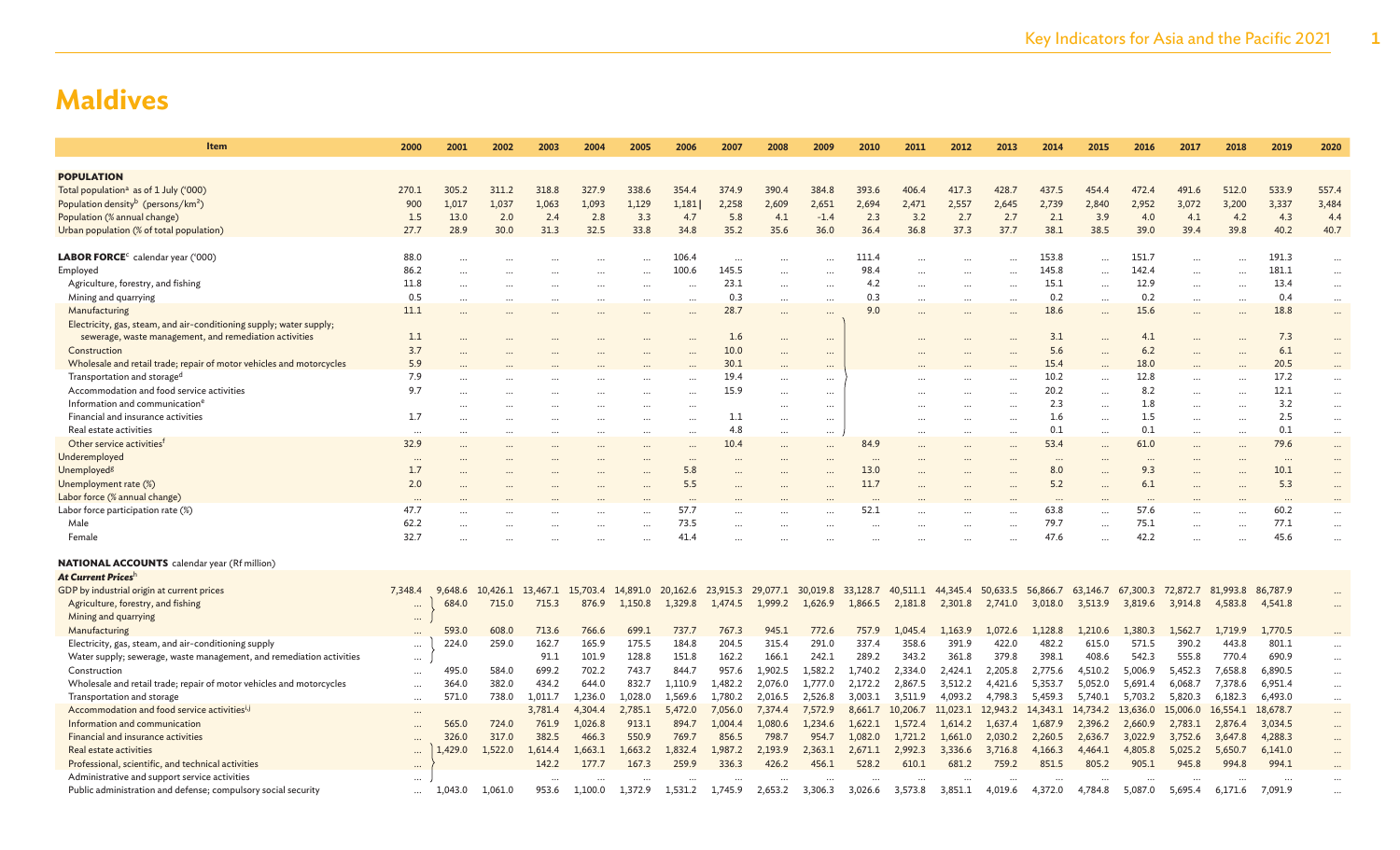| <b>Item</b>                                                          | 2000     | 2001              | 2002              | 2003              | 2004     | 2005     | 2006     | 2007     | 2008              | 2009              | 2010     | 2011     | 2012     | 2013     | 2014              | 2015              | 2016     | 2017     | 2018              | 2019     | 2020     |
|----------------------------------------------------------------------|----------|-------------------|-------------------|-------------------|----------|----------|----------|----------|-------------------|-------------------|----------|----------|----------|----------|-------------------|-------------------|----------|----------|-------------------|----------|----------|
|                                                                      |          |                   |                   |                   |          |          |          |          |                   |                   |          |          |          |          |                   |                   |          |          |                   |          |          |
| Education                                                            |          | 325.0             | 372.0             | 395.3             | 476.1    | 577.1    | 679.5    | 745.1    | 1.110.8           | 1.518.5           | 1,357.7  | 1,498.5  | 1,609.6  | 1.664.7  | 1,704.0           | 2.116.4           | 2.239.4  | 2.283.9  | 2,562.2           | 2,767.3  |          |
| Human health and social work activities                              |          | 259.0             | 275.0             | 175.3             | 229.1    | 283.6    | 352.9    | 463.9    | 789.1             | 1,145.5           | 1,063.6  | 1,193.2  | 1,267.2  | 1,398.8  | 1,511.8           | 1,789.8           | 1,937.6  | 1,941.0  | 2,221.7           | 2,462.8  |          |
| Arts, entertainment, and recreation                                  | $\cdots$ |                   |                   |                   |          |          |          |          |                   |                   |          |          |          |          |                   |                   |          |          |                   |          |          |
| Other service activities <sup>k</sup>                                | $\cdots$ | 3,032.0           | 3,104.0           | 190.2             | 145.7    | 186.6    | 227.0    | 268.2    | 472.9             | 537.8             | 550.7    | 661.3    | 821.3    | 877.1    | 1,170.3           | 1,156.2           | 1,375.7  | 1,439.9  | 1.434.7           | 1,873.5  | $\cdots$ |
| Activities of households as employers; undifferentiated goods- and   |          |                   |                   |                   |          |          |          |          |                   |                   |          |          |          |          |                   |                   |          |          |                   |          |          |
| services-producing activities of households for own use              |          |                   |                   |                   |          |          |          |          |                   |                   |          |          |          |          |                   |                   |          |          |                   |          |          |
| Activities of extraterritorial organizations and bodies              |          |                   |                   |                   |          |          |          |          |                   |                   |          |          |          |          |                   |                   |          |          |                   |          |          |
| Less: Financial intermediation services indirectly measured          |          | 261.4             | 234.9             |                   |          |          |          |          |                   |                   |          |          |          |          |                   |                   |          |          |                   |          |          |
| Gross value added at basic prices                                    |          | 9,648.6           | 10,426.1 12,224.4 |                   | 14,082.6 | 13,258.2 | 17.948.5 | 21,291.9 | 26,320.5 27,908.2 |                   | 30,730.1 | 36,672.0 | 40.114.2 | 45,088.1 | 50,683.2 55,933.9 |                   | 58,385.8 | 62,637.6 | 70.851.7          | 75,471.4 | $\cdots$ |
| Taxes less subsidies on products                                     | $\cdots$ | $\cdots$          |                   | 1,242.7           | 1,620.8  | 1,632.8  | 2,214.0  | 2.623.4  | 2,756.5           | 2,111.5           | 2.398.6  | 3.839.1  | 4.231.3  | 5.545.3  | 6.183.6           | 7,212.7           | 8.914.5  | 10.235.1 | 11.142.1          | 11,316.5 | $\cdots$ |
| Net factor income from abroad                                        | $-353.1$ | $\cdots$          |                   |                   |          |          |          |          |                   |                   |          |          |          |          |                   |                   |          |          |                   |          | $\cdots$ |
| <b>GNI</b>                                                           | 6,995.4  |                   |                   |                   |          |          |          |          |                   |                   |          |          |          |          |                   |                   |          |          |                   |          |          |
|                                                                      |          |                   |                   |                   |          |          |          |          |                   |                   |          |          |          |          |                   |                   |          |          |                   |          |          |
| <b>Structure of Output</b> (% of GDP at current basic prices)        |          |                   |                   |                   |          |          |          |          |                   |                   |          |          |          |          |                   |                   |          |          |                   |          |          |
| Agriculture                                                          |          | 6.9               | 6.7               | 5.9               | 6.2      | 8.7      | 7.4      | 6.9      | 7.6               | 5.8               | 6.1      | 5.9      | 5.7      | 6.1      | 6.0               | 6.3               | 6.5      | 6.2      | 6.5               | 6.0      |          |
| Industry                                                             |          | 13.2              | 13.6              | 13.6              | 12.3     | 13.2     | 10.7     | 9.8      | 12.6              | 10.3              | 10.2     | 11.1     | 10.8     | 9.0      | 9.4               | 12.1              | 12.8     | 12.7     | 15.0              | 13.5     |          |
| Services                                                             |          | 79.9              | 79.7              | 80.5              | 81.4     | 78.1     | 81.9     | 83.3     | 79.8              | 83.8              | 83.8     | 82.9     | 83.4     | 84.9     | 84.6              | 81.7              | 80.6     | 81.0     | 78.6              | 80.5     |          |
|                                                                      |          |                   |                   |                   |          |          |          |          |                   |                   |          |          |          |          |                   |                   |          |          |                   |          |          |
| <b>At Constant Prices</b>                                            |          |                   |                   |                   |          |          |          |          |                   |                   |          |          |          |          |                   |                   |          |          |                   |          |          |
| GDP by industrial origin at 2014 market prices                       | 27.771.5 | 26.676.3          |                   | 28.615.2 32.549.8 | 34.513.8 | 29,982.5 | 37,811.4 | 40,728.1 | 44,591.3 41,367.8 |                   | 44,373.3 | 48,174.6 | 49.387.3 | 52.983.3 | 56.866.7          | 58.507.1          | 62.215.5 |          | 66,448.4 71,025.9 | 77.161.9 |          |
| Agriculture, forestry, and fishing                                   | 2,611.2  | 2,868.1           | 3,387.0           | 3,433.1           | 3,443.7  | 3,836.9  | 3,914.0  | 3,193.2  | 3,010.6           | 2,939.7           | 2,835.6  | 2,837.7  | 2,832.4  | 3,027.3  | 3,018.0           | 3,005.8           | 3,050.1  |          | 3,302.0 3,460.7   | 3,633.9  |          |
| Mining and quarrying                                                 |          |                   |                   |                   |          |          |          |          |                   |                   |          |          |          |          |                   |                   |          |          |                   |          |          |
| Manufacturing                                                        | 736.1    | 861.5             | 894.1             | 1,043.8           | 1,049.7  | 1,096.3  | 1,254.1  | 1,068.9  | 1,116.0           | 881.8             | 939.9    | 1,049.1  | 1,062.6  | 1,140.9  | 1,128.8           | 1,209.8           | 1.310.9  | 1,480.8  | 1,639.6           | 1,686.0  |          |
| Electricity, gas, steam, and air-conditioning supply                 | 196.9    | 217.9             | 239.3             | 163.4             | 186.9    | 234.9    | 229.8    | 215.9    | 282.7             | 312.0             | 324.4    | 315.8    | 486.8    | 452.4    | 482.2             | 504.2             | 576.0    | 645.6    | 642.7             | 727.5    |          |
| Water supply; sewerage, waste management, and remediation activities |          |                   |                   | 102.7             | 120.0    | 144.6    | 158.1    | 173.1    | 214.2             | 245.2             | 273.8    | 302.1    | 346.6    | 366.3    | 398.1             | 408.7             | 542.2    | 578.1    | 625.4             | 637.6    |          |
| Construction                                                         | 738.3    | 782.4             | 827.5             | 962.6             | 1,460.3  | 1,742.9  | 1,978.9  | 2,675.3  | 2,938.3           | 1,964.3           | 2.113.9  | 2.542.2  | 2.484.9  | 2,159.4  | 2,775.6           | 3,530.1           | 3,726.8  | 4,108.4  | 4,622.4           | 5,109.1  |          |
| Wholesale and retail trade; repair of motor vehicles and motorcycles | 3,790.7  | 3,290.9           | 3,412.6           | 4,063.4           | 3,456.2  | 3,101.7  | 3,768.1  | 3,683.3  | 4,729.3           | 3,368.0           | 3,498.9  | 4,212.8  | 4,141.6  | 4,491.6  | 5,353.7           | 5,000.4           | 5,589.5  | 5,705.8  | 6,025.9           | 6,043.5  | $\cdots$ |
| Transportation and storage                                           | 2,153.6  | 2,351.2           | 2,391.9           | 2,050.7           | 2,396.3  | 2,001.3  | 2,649.1  | 2,957.0  | 3,028.1           | 3,098.6           | 3,646.5  | 3,974.5  | 4,485.9  | 5,056.2  | 5,459.3           | 5,646.7           | 5,856.3  | 5,895.8  | 6,091.7           | 6,562.5  | $\cdots$ |
| Accommodation and food service activities <sup>i</sup>               | 8.347.0  | 7.271.3           | 7.937.4           | 9,845.4           | 10.611.9 | 6.841.0  | 10,081.0 | 10.950.0 |                   | 11,039.0 10,425.5 | 11,683.8 | 12,722.5 | 12,697.3 | 13.977.4 | 14,343.1 14,160.1 |                   | 14,792.4 | 16,322.1 | 17,917.6          | 20,268.8 | $\cdots$ |
| Information and communication <sup>m</sup>                           |          |                   |                   | 482.5             | 705.8    | 729.5    | 787.5    | 970.7    | 1.079.1           | 1.245.9           | 1.633.9  | 1.587.4  | 1.613.7  | 1.658.5  | 1.687.9           | 2,120.1           | 2,578.2  | 2.697.6  | 2,790.0           | 2,946.6  | $\cdots$ |
| Financial and insurance activities                                   | 477.5    | 450.4             | 480.6             | 563.1             | 722.4    | 998.2    | 1,309.4  | 1.794.3  | 2,201.3           | 2,297.8           | 2,273.7  | 2,331.0  | 2,118.3  | 2,185.1  | 2,260.5           | 2,364.3           | 2,574.3  | 2,865.5  | 2,909.1           | 3,227.6  | $\cdots$ |
| Real estate activities                                               | 1,718.4  | 1.597.9           | 1.673.5           | 1.910.9           | 2.072.7  | 2.090.0  | 2,425.5  | 2.701.3  | 2,945.3           | 2,958.8           | 3.169.4  | 3,403.1  | 3,623.2  | 3.873.9  | 4,166.3           | 4,315.3           | 4,473.5  | 4.495.1  | 4,757.3           | 4,956.4  |          |
| Professional, scientific, and technical activities                   | 321.3    | 199.6             | 212.6             | 252.8             | 321.2    | 298.4    | 451.3    | 546.4    | 617.4             | 632.3             | 690.2    | 716.6    | 721.6    | 774.8    | 851.5             | 798.3             | 892.3    | 909.3    | 957.2             | 951.4    |          |
| Administrative and support service activities                        |          | $\cdots$          |                   |                   |          |          |          |          |                   |                   |          |          |          |          |                   |                   |          |          |                   |          |          |
| Public administration and defense; compulsory social security        | 1,758.4  | 2,055.6           | 2,132.0           | 2,252.5           | 2,128.2  | 2,249.8  | 2,507.5  | 2,853.0  | 3,454.5           | 3,446.7           | 3,303.6  | 3,337.5  | 3,628.8  | 3,914.1  | 4,372.0           | 4,646.7           | 4,942.5  | 5,554.3  | 5,860.9           | 6,506.1  |          |
| Education                                                            | 883.4    | 792.5             | 861.7             | 933.1             | 921.0    | 945.5    | 1,113.4  | 1,220.5  | 1,455.1           | 1,627.8           | 1,509.7  | 1,422.7  | 1,537.3  | 1,634.0  | 1.704.0           | 1,993.4           | 1,996.0  | 2,023.2  | 2,175.5           | 2,189.5  | $\cdots$ |
| Human health and social work activities                              | 360.5    | 313.9             | 334.2             | 383.9             | 427.8    | 468.4    | 585.0    | 730.9    | 1,039.9           | 1,345.9           | 1,214.7  | 1,161.7  | 1,235.2  | 1,383.4  | 1,511.8           | 1,742.6           | 1,893.4  | 1,885.4  | 2,120.7           | 2,277.5  | $\cdots$ |
| Arts, entertainment, and recreation                                  |          |                   |                   |                   |          |          |          |          |                   |                   |          |          |          |          |                   |                   |          |          |                   |          |          |
| Other service activities                                             | 747.8    | 723.4             | 777.2             | 790.7             | 853.9    | 546.1    | 805.6    | 880.5    | 903.5             | 856.6             | 965.6    | 1.051.4  | 1.050.1  | 1.140.7  | 1.170.3           | 1,108.1           | 1.243.9  | 1.295.6  | 1,292.2           | 1,703.2  | $\cdots$ |
| Activities of households as employers; undifferentiated goods- and   |          |                   |                   |                   |          |          |          |          |                   |                   |          |          |          |          |                   |                   |          |          |                   |          |          |
| services-producing activities of households for own use              |          |                   |                   |                   |          |          |          |          |                   |                   |          |          |          |          |                   |                   |          |          |                   |          |          |
| Activities of extraterritorial organizations and bodies              |          |                   |                   |                   |          |          |          |          |                   |                   |          |          |          |          |                   |                   |          |          |                   |          |          |
| Less: Financial intermediation services indirectly measured          |          |                   |                   |                   |          |          |          |          |                   |                   |          |          |          |          |                   |                   |          |          |                   |          |          |
| Gross value added at basic prices                                    |          | 24,841.2 23,776.7 | 25,561.7          | 29,234.5          | 30,877.9 | 27,325.4 | 34,018.4 | 36,614.4 | 40,054.4          | 37,646.7          | 40,077.7 | 42,968.0 | 44,066.4 | 47,236.0 |                   | 50,683.2 52,554.5 | 56,038.1 | 59,764.7 | 63,888.8          | 69,427.2 |          |
| Taxes less subsidies on products                                     | 2.930.3  | 2.899.6           | 3.053.5           | 3.315.3           | 3.635.9  |          | 3.793.0  | 4.113.7  | 4.536.9           | 3.721.1           | 4,295.6  | 5,206.6  | 5.320.9  | 5.747.2  | 6.183.6           | 5,952.6           | 6.177.4  | 6.683.7  |                   | 7.734.7  |          |
| Net factor income from abroad                                        |          |                   |                   |                   |          |          |          |          |                   |                   |          |          |          |          |                   |                   |          |          |                   |          |          |
| <b>GNI</b>                                                           |          |                   |                   |                   |          |          |          |          |                   |                   |          |          |          |          |                   |                   |          |          |                   |          |          |
|                                                                      |          |                   |                   |                   |          |          |          |          |                   |                   |          |          |          |          |                   |                   |          |          |                   |          |          |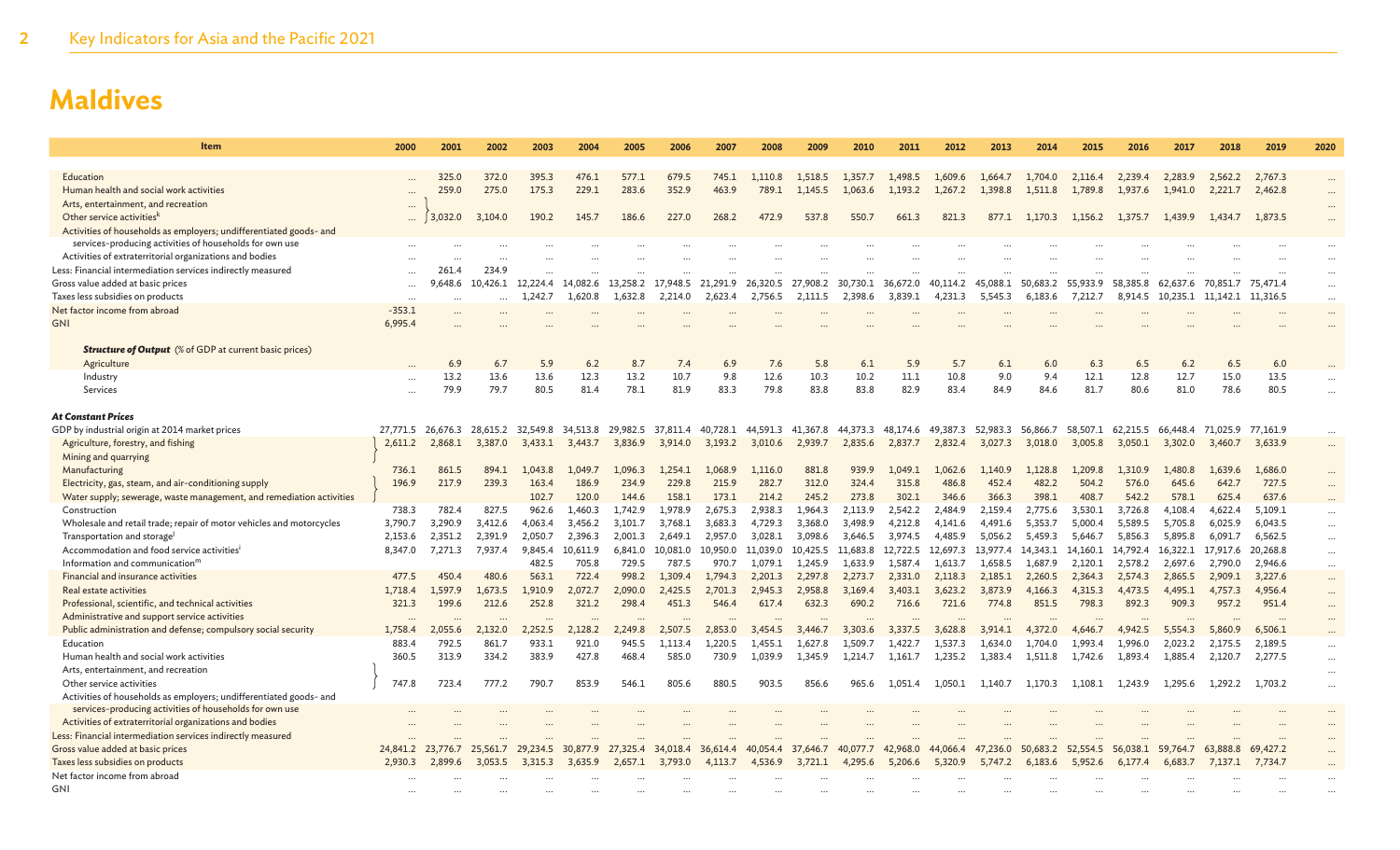| Item                                                                         | 2000     | 2001      | 2002      | 2003     | 2004      | 2005     | 2006     | 2007     | 2008                     | 2009      | 2010     | 2011     | 2012      | 2013     | 2014     | 2015     | 2016     | 2017      | 2018                 | 2019    | 2020      |
|------------------------------------------------------------------------------|----------|-----------|-----------|----------|-----------|----------|----------|----------|--------------------------|-----------|----------|----------|-----------|----------|----------|----------|----------|-----------|----------------------|---------|-----------|
|                                                                              |          |           |           |          |           |          |          |          |                          |           |          |          |           |          |          |          |          |           |                      |         |           |
| <b>Growth of Output</b> (% annual change)                                    |          |           |           |          |           |          |          |          |                          |           |          |          |           |          |          |          |          |           |                      |         |           |
| <b>GDP</b>                                                                   | 3.8      | $-3.9$    | 7.3       | 13.8     | 6.0       | $-13.1$  | 26.1     | 7.7      | 9.5                      | $-7.2$    | 7.3      | 8.6      | 2.5       | 7.3      | 7.3      | 2.9      | 6.3      | 6.8       | 6.9                  | 8.6     |           |
| Agriculture                                                                  | $-0.8$   | 9.8       | 18.1      | 1.4      | 0.3       | 11.4     | 2.0      | $-18.4$  | $-5.7$                   | $-2.4$    | $-3.5$   | 0.1      | $-0.2$    | 6.9      | $-0.3$   | $-0.4$   | 1.5      | 8.3       | 4.8                  | 5.0     |           |
| Industry                                                                     | $-3.8$   | 11.4      | 5.3       | 15.9     | 24.0      | 14.3     | 12.5     | 14.1     | 10.1                     | $-25.2$   | 7.3      | 15.3     | 4.1       | $-6.0$   | 16.2     | 18.1     | 8.9      | 10.7      | 10.5                 | 8.4     |           |
| <b>Services</b>                                                              | 5.1      | $-7.4$    | 6.1       | 16.4     | 4.6       | $-17.7$  | 30.7     | 10.6     | 10.9                     | $-3.7$    | 7.3      | 6.9      | 2.6       | 8.8      | 7.0      | 2.4      | 6.7      | 6.0       | 6.5                  | 9.0     |           |
|                                                                              |          |           |           |          |           |          |          |          |                          |           |          |          |           |          |          |          |          |           |                      |         |           |
| At Current Market Prices (Rf)                                                |          |           |           |          |           |          |          |          |                          |           |          |          |           |          |          |          |          |           |                      |         |           |
| Per capita GDP <sup>n</sup>                                                  | 27,206   | 31,616    | 33,501    | 42,239   | 47,892    | 43,979   | 56,897   | 63,784   | 74,478                   | 78,014    | 84,173   | 99,693   | 106,266   | 118,117  | 129,971  | 138,957  | 142,457  | 148,239   | 160,132              | 162,542 |           |
| <b>PRODUCTION INDEX</b> period averages                                      |          |           |           |          |           |          |          |          |                          |           |          |          |           |          |          |          |          |           |                      |         |           |
| Agriculture; 2014-2016 = 100                                                 | 135.9    | 125.1     | 120.3     | 142.5    | 169.2     | 133.3    | 148.3    | 125.8    | 124.3                    | 118.5     | 113.7    | 104.9    | 98.5      | 95.2     | 98.4     | 99.8     | 101.8    | 101.0     | 100.6                | 104.9   |           |
|                                                                              |          |           |           |          |           |          |          |          |                          |           |          |          |           |          |          |          |          |           |                      |         |           |
| <b>ENERGY</b> annual values                                                  |          |           |           |          |           |          |          |          |                          |           |          |          |           |          |          |          |          |           |                      |         |           |
| Electricity (kWh million)                                                    |          |           |           |          |           |          |          |          |                          |           |          |          |           |          |          |          |          |           |                      |         |           |
| Production                                                                   | 117      | 130       | 141       | 157      | 177       | 204      | 233      | 270      | 301                      | 288       | 247      | 265      | 287       | 303      | 327      | 386      | 420      | 449       | 437                  | 480     | 547       |
| Exports                                                                      | $\cdots$ |           | $\cdots$  | $\cdots$ | $\cdots$  |          | $\cdots$ | $\cdots$ | $\cdots$                 | $\cdots$  | $\cdots$ | $\cdots$ | $\cdots$  | $\cdots$ |          | $\cdots$ | $\cdots$ |           | $\cdots$             |         | $\cdots$  |
| Imports                                                                      | $\cdots$ |           | $\ddots$  |          | $\cdots$  |          | $\cdots$ | $\cdots$ | $\cdots$                 | $\cdots$  | $\cdots$ | $\cdots$ | $\cdots$  | $\cdots$ | $\cdots$ | $\cdots$ | $\cdots$ | $\cdots$  | .                    |         | $\ddotsc$ |
| Consumption <sup>c</sup>                                                     | 83       | 91        | 97        | 108      | 121       | 140      | 156      | 177      | 195                      | 208       | 217      | 231      | 244       | 255      | 302      | 309      | 326      | 337       | 319                  | 356     | 349       |
|                                                                              |          |           |           |          |           |          |          |          |                          |           |          |          |           |          |          |          |          |           |                      |         |           |
| <b>PRICE INDEXES</b> period averages                                         |          |           |           |          |           |          |          |          |                          |           |          |          |           |          |          |          |          |           |                      |         |           |
| Consumer (national) <sup>p,q</sup> ; August 2019 = 100                       | 51.9     | 52.2      | 54.4      | 53.7     | 52.8      | 53.5     | 55.0     | 58.7     | 65.8                     | 68.8      | 73.0     | 81.2     | 90.1      | 93.5     | 95.5     | 96.4     | 96.9     | 99.6      | 99.5                 | 99.7    | 98.3      |
| Food and nonalcoholic beverages <sup>r</sup>                                 | 32.4     | 33.1      | 34.3      | 32.2     | 37.3      | 40.2     | 41.9     | 48.6     | 57.9                     | 58.2      | 62.6     | 75.0     | 88.2      | 94.6     | 95.2     | 95.7     | 96.3     | 101.7     | 100.6                | 99.8    | 102.5     |
| Alcoholic beverages, tobacco, and narcotics <sup>s</sup>                     |          |           |           |          | 27.7      | 28.5     | 29.8     | 30.2     | 31.2                     | 30.6      | 30.5     | 38.9     | 61.2      | 59.2     | 60.6     | 71.0     | 73.9     | 93.3      | 101.2                | 100.2   | 112.7     |
| Clothing and footwear                                                        | 73.5     | 72.7      | 69.9      | 69.8     | 67.3      | 70.2     | 70.6     | 69.6     | 71.4                     | 73.7      | 75.9     | 85.7     | 102.9     | 106.2    | 107.2    | 106.2    | 105.7    | 104.9     | 102.7                | 100.0   | 98.0      |
| Housing, water, electricity, gas, and other fuels                            | 61.2     | 62.3      | 61.4      | 60.8     | 59.7      | 60.8     | 62.5     | 64.9     | 72.0                     | 77.7      | 83.5     | 86.0     | 89.1      | 92.2     | 95.1     | 96.0     | 96.3     | 97.6      | 97.4                 | 99.5    | 94.9      |
| Furnishings, household equipment, and routine household maintenance          | 65.5     | 63.1      | 62.1      | 60.9     | 60.4      | 62.9     | 64.9     | 68.2     | 70.7                     | 78.4      | 83.1     | 86.6     | 102.0     | 100.3    | 99.3     | 99.9     | 100.8    | 101.9     | 100.6                | 100.0   | 99.5      |
| Health                                                                       | 61.0     | 61.3      | 61.5      | 60.4     | 60.4      | 60.6     | 68.0     | 74.2     | 89.2                     | 91.2      | 95.4     | 105.5    | 79.9      | 85.9     | 93.8     | 95.8     | 97.5     | 97.3      | 97.8                 | 99.7    | 100.2     |
| Transport                                                                    | 49.0     | 49.1      | 49.6      | 48.5     | 49.8      | 55.8     | 58.5     | 61.3     | 74.2                     | 75.0      | 77.5     | 88.1     | 96.1      | 98.2     | 101.3    | 99.0     | 97.4     | 97.9      | 98.9                 | 99.2    | 98.1      |
| Communication                                                                |          |           |           |          | 148.0     | 127.5    | 115.2    | 104.6    | 100.8                    | 100.1     | 100.3    | 100.5    | 99.9      | 99.0     | 100.2    | 100.5    | 99.7     | 99.6      | 100.3                | 100.3   | 90.5      |
| Recreation and culture                                                       | 114.0    | 111.3     | 113.4     | 113.3    | 110.1     | 101.1    | 98.3     | 100.1    | 93.3                     | 98.0      | 103.6    | 101.4    | 103.1     | 102.3    | 105.8    | 105.6    | 104.3    | 104.2     | 102.6                | 100.4   | 100.2     |
| Education                                                                    |          |           |           |          | 33.2      | 33.7     | 35.3     | 36.1     | 36.8                     | 49.7      | 54.4     | 64.4     | 75.3      | 79.4     | 83.0     | 89.4     | 93.7     | 97.7      | 100.0                | 100.0   | 99.9      |
| Restaurants and hotels                                                       |          |           |           |          | 35.5      | 34.3     | 36.5     | 42.6     | 49.3                     | 50.5      | 52.2     | 60.3     | 77.0      | 86.2     | 90.2     | 90.0     | 91.5     | 93.4      | 95.3                 | 99.2    | 100.2     |
| Insurance and financial services                                             |          |           |           |          | $\ddotsc$ | $\cdots$ | $\cdots$ | $\cdots$ | $\overline{\phantom{a}}$ | $\ddotsc$ | $\cdots$ | $\cdots$ | $\ddotsc$ | $\cdots$ | $\cdots$ | $\cdots$ | $\cdots$ | $\ddotsc$ | $\ddot{\phantom{a}}$ | 100.0   | 100.0     |
| Miscellaneous goods and services                                             |          | $\ddotsc$ | $\ddotsc$ |          | 67.3      | 67.4     | 67.8     | 69.4     | 73.7                     | 79.0      | 82.9     | 89.0     | 103.3     | 101.6    | 101.5    | 101.3    | 101.1    | 100.9     | 100.2                | 100.0   | 99.9      |
| Consumer (capital city) <sup>p,q</sup> ; June 2012 = 100   August 2019 = 100 | 57.3     | 57.7      | 60.1      | 59.3     | 58.3      | 59.1     | 60.7     | 64.8     | 72.6                     | 75.9      | 80.6     | 89.7     | 99.4      | 103.4    | 105.9    | 107.4    | 108.2    | 110.7     | 98.2                 | 99.5    | 97.9      |
| Food and nonalcoholic beverages <sup>r</sup>                                 | 36.1     | 36.8      | 38.1      | 35.8     | 41.5      | 44.8     | 46.5     | 54.1     | 64.4                     | 64.7      | 69.6     | 83.4     | 98.2      | 105.5    | 106.6    | 107.4    | 106.2    | 109.8     | 100.4                | 99.4    | 102.4     |
| Alcoholic beverages, tobacco, and narcotics <sup>s</sup>                     |          |           |           |          | 45.8      | 47.2     | 49.3     | 49.9     | 51.6                     | 50.7      | 50.5     | 64.3     | 101.1     | 98.2     | 101.2    | 116.2    | 119.4    | 153.4     | 103.3                | 100.0   | 113.1     |
| Clothing and footwear                                                        | 70.2     | 69.5      | 66.8      | 66.7     | 64.3      | 67.1     | 67.5     | 66.5     | 68.3                     | 70.4      | 72.5     | 81.9     | 98.2      | 99.7     | 100.0    | 99.0     | 98.2     | 97.8      | 106.8                | 100.6   | 98.0      |
| Housing, water, electricity, gas, and other fuels                            | 68.7     | 69.9      | 68.9      | 68.3     | 67.0      | 68.3     | 70.1     | 72.8     | 80.8                     | 87.1      | 93.8     | 96.5     | 100.0     | 104.0    | 107.0    | 109.6    | 111.8    | 114.8     | 95.9                 | 99.4    | 94.9      |
| Furnishings, household equipment, and routine household maintenance          | 63.4     | 61.0      | 60.0      | 58.9     | 58.4      | 60.8     | 62.8     | 66.0     | 68.4                     | 75.9      | 80.4     | 83.8     | 98.5      | 96.5     | 93.8     | 94.6     | 96.2     | 97.8      | 101.0                | 99.9    | 99.1      |
| Health                                                                       | 78.7     | 79.1      | 79.3      | 77.9     | 78.0      | 78.2     | 87.7     | 95.7     | 115.0                    | 117.6     | 123.1    | 136.1    | 102.8     | 110.6    | 124.7    | 127.4    | 128.6    | 129.0     | 92.9                 | 98.9    | 100.0     |
| Transport                                                                    | 51.0     | 51.1      | 51.6      | 50.5     | 51.8      | 58.0     | 60.9     | 63.7     | 77.2                     | 78.0      | 80.6     | 91.6     | 99.9      | 102.4    | 107.7    | 107.3    | 107.4    | 105.4     | 97.2                 | 99.2    | 98.8      |
| Communication                                                                |          |           |           |          | 148.2     | 127.6    | 115.3    | 104.7    | 100.9                    | 100.2     | 100.4    | 100.6    | 99.9      | 98.0     | 97.1     | 96.2     | 95.8     | 95.7      | 99.3                 | 100.1   | 91.0      |
| <b>Recreation and culture</b>                                                | 110.1    | 107.5     | 109.5     | 109.4    | 106.4     | 97.6     | 94.9     | 96.6     | 90.1                     | 94.6      | 100.0    | 97.9     | 99.1      | 99.2     | 102.0    | 101.1    | 100.5    | 102.1     | 103.0                | 100.4   | 99.9      |
| Education                                                                    | 42.3     | 42.5      | 42.7      | 43.7     | 44.1      | 44.9     | 47.0     | 48.1     | 49.0                     | 66.2      | 72.5     | 85.8     | 100.0     | 102.1    | 111.6    | 117.3    | 125.5    | 127.8     | 100.0                | 100.0   | 100.0     |
| Restaurants and hotels                                                       |          |           |           |          | 47.7      | 46.1     | 49.1     | 57.3     | 66.3                     | 68.0      | 70.2     | 81.1     | 103.9     | 117.3    | 125.5    | 125.8    | 127.7    | 128.0     | 93.8                 | 98.6    | 100.2     |
| Insurance and financial services                                             |          |           |           |          |           |          |          |          |                          |           |          |          |           |          |          |          |          | $\cdots$  | $\cdots$             | 100.0   | 100.0     |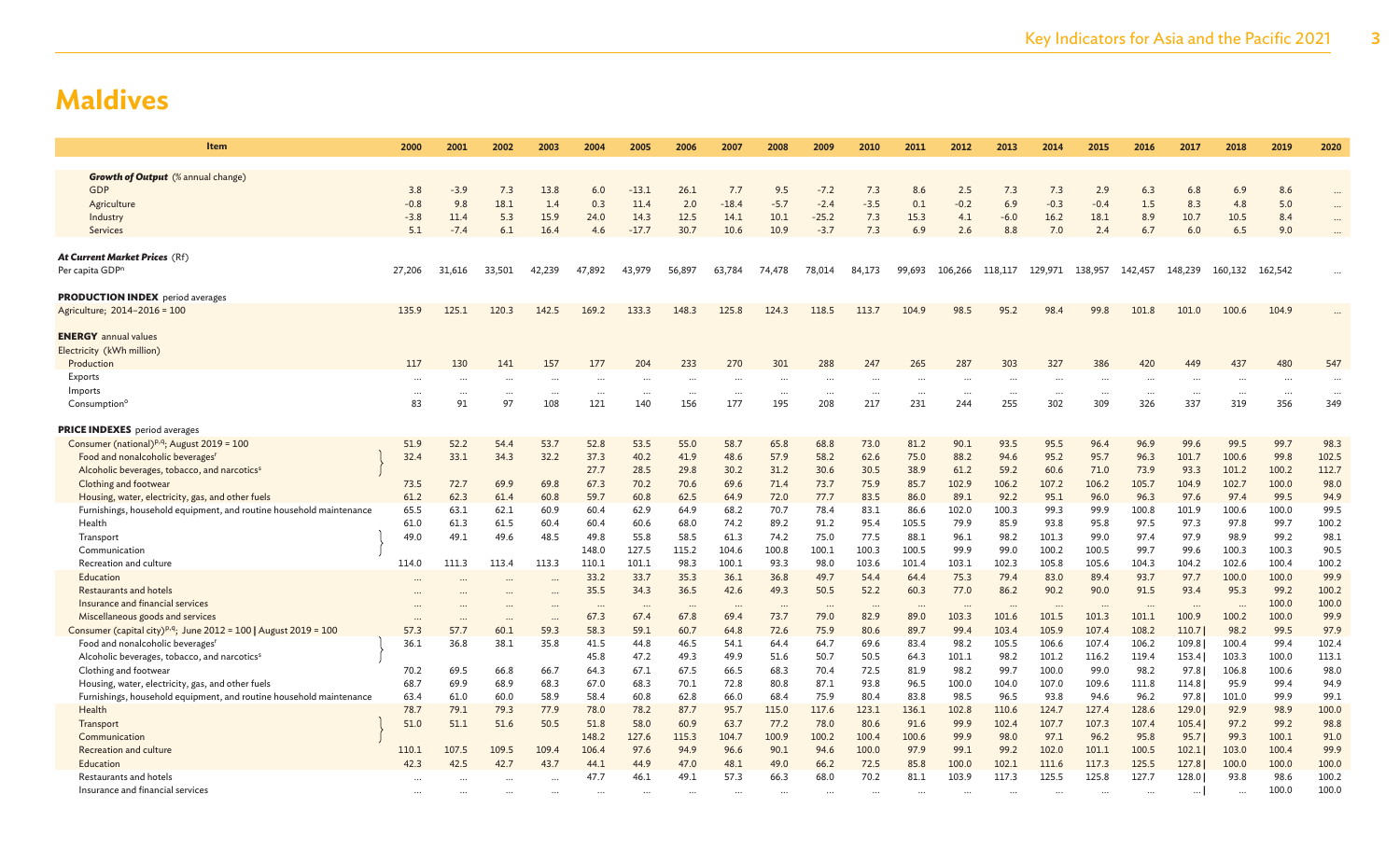| Item                                                                           | 2000                 | 2001               | 2002               | 2003               | 2004               | 2005               | 2006               | 2007               | 2008               | 2009                | 2010                | 2011                | 2012                | 2013                | 2014                | 2015                                                                   | 2016                 | 2017                 | 2018                       | 2019                 | 2020                  |
|--------------------------------------------------------------------------------|----------------------|--------------------|--------------------|--------------------|--------------------|--------------------|--------------------|--------------------|--------------------|---------------------|---------------------|---------------------|---------------------|---------------------|---------------------|------------------------------------------------------------------------|----------------------|----------------------|----------------------------|----------------------|-----------------------|
| Miscellaneous goods and services                                               | 63.9                 | 64.2               | 63.4               | 63.2               | 65.4               | 65.7               | 66.0               | 67.6               | 71.8               | 76.9                | 80.7                | 86.7                | 100.7               | 98.8                | 98.6                | 98.3                                                                   | 97.9                 | 97.7                 | 99.7                       | 100.0                | 99.9                  |
| Producer; Q1 2001   October 2012 = 100                                         | $\cdots$             | 98.8               | 96.5               | 93.5               | 96.6               | 101.0              | 106.1              | 118.3              | 134.0              | 132.1               | 137.3               | $\cdots$            | 106.6               | 107.0               | 109.2               | 106.6                                                                  | $\ddotsc$            | $\ddotsc$            |                            |                      | $\ddots$              |
| Implicit GDP deflator <sup>t,u</sup> ; 2014=100                                | 26.5                 | 36.2               | 36.4               | 41.4               | 45.5               | 49.7               | 53.3               | 58.7               | 65.2               | 72.6                | 74.7                | 84.1                | 89.8                | 95.6                | 100.0               | 107.9                                                                  | 108.2                | 109.7                | 115.4                      | 112.5                | $\ddots$              |
|                                                                                |                      |                    |                    |                    |                    |                    |                    |                    |                    |                     |                     |                     |                     |                     |                     |                                                                        |                      |                      |                            |                      |                       |
| <b>Price Indexes</b> (% annual change)                                         |                      |                    |                    |                    |                    |                    |                    |                    |                    |                     |                     |                     |                     |                     |                     |                                                                        |                      |                      |                            |                      |                       |
| Consumer price index (national)                                                | $-1.2$               | 0.7                | 4.2                | $-1.3$             | $-1.7$             | 1.3                | 2.7                | 6.8                | 12.0               | 4.5                 | 6.1                 | 11.3                | 10.9                | 3.8                 | 2.1                 | 1.0                                                                    | 0.5                  | 2.8                  | $-0.1$                     | 0.2                  | $-1.4$                |
| Food and nonalcoholic beverages price index (national)<br>Producer price index | $-4.8$               | 2.1                | 3.6<br>$-2.4$      | $-6.1$<br>$-3.0$   | 16.0<br>3.3        | 7.8<br>4.6         | 4.0<br>5.1         | 16.2<br>11.5       | 19.1<br>13.2       | 0.5<br>$-1.4$       | 7.5<br>3.9          | 19.9                | 17.6                | 7.2<br>0.3          | 0.7<br>2.1          | 0.5<br>$-2.4$                                                          | 0.6                  | 5.6                  | $-1.1$                     | $-0.8$               | 2.7                   |
| Implicit GDP deflator <sup>t,u</sup>                                           | $\ddot{\phantom{a}}$ | $\cdots$<br>36.7   | 0.7                | 13.6               | 10.0               | 9.2                | 7.4                | 10.1               | 11.1               | 11.3                | 2.9                 | $\cdots$<br>12.6    | $\ddots$<br>6.8     | 6.4                 | 4.6                 | 7.9                                                                    | $\cdots$<br>0.2      | $\cdots$<br>1.4      | $\cdots$<br>5.3            | $\cdots$<br>$-2.6$   | $\cdots$<br>$\ddotsc$ |
|                                                                                |                      |                    |                    |                    |                    |                    |                    |                    |                    |                     |                     |                     |                     |                     |                     |                                                                        |                      |                      |                            |                      |                       |
| <b>MONEY AND INTEREST RATES</b> as of end of period (Rf million)               |                      |                    |                    |                    |                    |                    |                    |                    |                    |                     |                     |                     |                     |                     |                     |                                                                        |                      |                      |                            |                      |                       |
| <b>Net Foreign Assets</b>                                                      | 1,309.9              | 1,189.9            | 1,701.5            | 2,680.8            | 3,394.0            | 1,832.3            | 994.4              | $-510.4$           | $-1,732.1$         | $-1,338.7$          | 685.6               | 2,873.0             | 5,258.3             | 8,813.4             |                     | 12,519.9 12,297.1                                                      | 7,869.4              | 10.353.4             | 9.819.2                    | 13,041.7             | 6,261.3               |
| <b>Domestic Claims</b><br>Claims on central government (net)                   | 2,556.5<br>964.7     | 2.969.2<br>969.6   | 3.325.3<br>1,018.8 | 3.074.0<br>744.5   | 4.169.2<br>383.1   | 6.812.5<br>683.9   | 9.461.2<br>510.6   | 13,748.4<br>216.4  | 18,590.1           | 21,187.4<br>4,062.7 | 22,181.2<br>5,380.7 | 24,688.4<br>6,830.9 | 23,893.6<br>7,651.1 | 24,963.6<br>8,642.0 |                     | 25,817.8 30,004.0<br>9,145.5 11,390.1                                  | 35,957.7<br>13,393.5 | 36,484.7<br>11,789.2 | 39.251.5<br>13,004.5       | 40,580.6<br>13,298.0 | 55,077.4<br>25,207.7  |
| Claims on other financial corporations                                         |                      |                    | 6.4                | 6.4                | 6.4                | 6.4                | 6.4                | 17.5               | 896.3<br>97.8      | 172.0               | 144.5               | 98.8                | 161.0               | 109.2               | 288.3               | 303.9                                                                  | 429.7                | 565.9                | 670.6                      | 803.0                | 675.6                 |
| Claims on state and local government                                           |                      |                    |                    |                    |                    |                    |                    |                    |                    |                     |                     |                     |                     |                     |                     |                                                                        |                      |                      |                            |                      | $\cdots$              |
| Claims on public nonfinancial corporations                                     | 184.7                | 184.0              | 211.0              | 90.4               | 250.0              | 487.9              | 572.5              | 1,005.4            | 1.377.4            | 1,398.9             | 1,465.0             | 1,668.1             | 1,577.6             | 1,574.4             | 1,333.8             | 1.492.9                                                                | 3.551.4              | 3,406.3              | 2,491.9                    | 1.690.9              | 2,053.6               |
| Claims on private sector                                                       | 1,407.1              | 1,815.5            | 2,089.1            | 2,232.7            | 3,529.7            | 5,634.3            | 8,371.7            | 12.509.1           | 16,218.5           | 15,553.8            | 15,191.0            | 16,090.5            | 14,505.4            | 14,637.9            | 15,050.1            | 16,817.1                                                               | 18.583.0             | 20,723.4             | 23,084.4                   | 24,788.6             | 27,140.6              |
| <b>Broad Money Liabilities</b>                                                 | 3,019.5              | 3,254.3            | 3,956.7            | 4,636.5            | 6.090.8            | 6,737.2            | 8,008.7            | 9.938.8            | 12,110.3           | 13,855.3            | 15,884.0            | 19,062.2 20,001.6   |                     | 23,676.7            |                     | 27,197.1 30,491.9                                                      | 30,436.3             | 32,005.9             | 33,088.3                   | 36,241.4             | 41,394.8              |
| Currency outside depository corporations                                       | 618.1                | 566.9              | 570.2              | 625.4              | 762.9              | 883.6              | 1.068.1            | 1.142.0            | 1.510.2            | 1.541.4             | 1.571.0             | 1,857.6             | 2,116.8             | 2.801.9             | 2.682.7             | 2.756.1                                                                | 2,695.0              | 2.912.5              | 3.057.0                    | 2,993.4              | 3,395.0               |
| Transferable deposits<br>Other deposits                                        |                      | 1.971.4<br>692.3   | 2,391.7<br>919.7   | 2.949.1<br>862.7   | 4,046.4<br>1.076.9 | 4,762.4<br>881.5   | 5,506.1<br>1,307.1 | 7,142.2<br>1,654.7 | 8,301.5<br>2,298.5 | 9,958.4<br>2,355.5  | 10,952.3<br>3,360.6 | 13,170.8<br>4,033.9 | 13,678.5<br>4,206.3 | 16,685.8<br>4,189.1 | 19,436.9<br>5,077.4 | 22,871.8<br>4,864.0                                                    | 21,920.2<br>5,821.0  | 23,520.7<br>5,572.7  | 23,862.7<br>6,168.6        | 25,851.2<br>7,396.8  | 29,954.6<br>8,045.3   |
| Securities other than shares                                                   | $\cdots$             | 23.7               | 75.1               | 199.3              | 204.7              | 209.7              | 127.2              |                    |                    |                     |                     |                     |                     |                     |                     |                                                                        |                      |                      |                            |                      |                       |
| <b>Liabilities Excluded from Broad Money</b>                                   |                      | 904.8              | 1.070.0            | 1,118.3            | 1.472.4            | 1,907.6            | 2.446.9            | 3.299.1            | 4,747.7            | 5,993.5             | 6,982.8             | 8,499.2             |                     |                     |                     | 9,151.8 10,100.3 11,140.6 11,809.2 13,390.8                            |                      |                      | 14,832.3 15,982.4 17,380.9 |                      | 19,943.9              |
|                                                                                |                      |                    |                    |                    |                    |                    |                    |                    |                    |                     |                     |                     |                     |                     |                     |                                                                        |                      |                      |                            |                      |                       |
| Money Supply (M2) <sup>v</sup> (% annual change)                               | 4.2                  | 7.8                | 21.6               | 17.2               | 31.4               | 10.6               | 18.9               | 24.1               | 21.8               | 14.4                | 14.6                | 20.0                | 4.9                 | 18.4                | 14.9                | 12.1                                                                   | $-0.2$               | 5.2                  | 3.4                        | 9.5                  | 14.2                  |
| <b>M2</b> <sup>w</sup> (% of GDP at current market prices)                     | $\cdots$             |                    |                    | 34.4               | 38.8               | 45.2               | 39.7               | 41.6               | 41.6               | 46.2                | 47.9                | 47.1                | 45.1                | 46.8                | 47.8                | 48.3                                                                   | 45.2                 | 43.9                 | 40.4                       | 41.8                 | 71.4                  |
| <b>Interest Rates</b> <sup>x</sup> period average (% per annum)                |                      |                    |                    |                    |                    |                    |                    |                    |                    |                     |                     |                     |                     |                     |                     |                                                                        |                      |                      |                            |                      |                       |
| On deposits                                                                    |                      |                    |                    |                    |                    |                    |                    |                    |                    |                     |                     |                     |                     |                     |                     |                                                                        |                      |                      |                            |                      |                       |
| Savings                                                                        | 5.5                  | 5.5                | 4.1                | 3.8                | 2.6                | 2.6                | 2.6                | 2.6                | 2.6                | 2.6                 | 2.3                 | 2.3                 | 2.3                 | 2.3                 | 2.2                 | 2.2                                                                    | 1.7                  | 1.5                  | 1.5                        | 1.5                  | 1.5                   |
| Time: 6 months <sup>y</sup>                                                    | 5.9                  | 5.8                | 5.9                | 5.3                | 4.8                | 4.6                | 4.8                | 4.8                | 4.8                | 4.6                 | 4.3                 | 3.2                 | 3.2                 | 3.3                 | 2.9                 | 3.0                                                                    | 2.6                  | 2.9                  | 2.6                        | 2.7                  | 3.0                   |
| $12$ months <sup>z</sup>                                                       | 6.2                  | 6.5                | 6.0                | 5.5                | 4.6                | 4.6                | 4.6                | 4.6                | 4.6                | 4.6                 | 4.3                 | 3.7                 | 3.8                 | 3.4                 | 4.6                 | 4.0                                                                    | 3.4                  | 3.5                  | 3.7                        | 3.3                  | 3.8                   |
| On loans and discounts <sup>aa</sup>                                           | 12.5                 | 12.5               | 11.5               | 11.5               | 10.5               | 10.5               | 10.5               | 10.5               | 10.5               | 10.5                | 10.4                | 10.2                | 10.5                | 11.4                | 11.4                | 10.8                                                                   | 10.6                 | 9.8                  | 11.5                       | 11.6                 | 11.5                  |
| <b>GOVERNMENT FINANCE</b> calendar year (Rf million)                           |                      |                    |                    |                    |                    |                    |                    |                    |                    |                     |                     |                     |                     |                     |                     |                                                                        |                      |                      |                            |                      |                       |
| <b>Central Government</b>                                                      |                      |                    |                    |                    |                    |                    |                    |                    |                    |                     |                     |                     |                     |                     |                     |                                                                        |                      |                      |                            |                      |                       |
| Total revenue and grants                                                       | 2,372.7              | 2,522.6            | 2,714.9            | 3,087.9            | 3,424.7            | 4,612.9            | 6,154.1            | 7,571.2            | 7,456.5            | 5,734.8             | 6,546.9             | 9.904.6             | 10,138.1            | 11,900.7            |                     | 15,164.2 17,306.2                                                      | 18,578.1             | 20,258.6             | 22,223.0                   | 23,231.9             | 14,692.8              |
| Total revenue                                                                  | 2,206.8              | 2,310.9            | 2,582.4            | 2,964.3            | 3.351.8            | 3,788.3            | 5,286.7            | 6,527.2            | 6.939.5            | 5,313.3             | 6.392.4             | 9,172.1             | 9,771.4             | 11,783.1            |                     | 14,999.0 16,669.3                                                      | 18,325.0             |                      | 19,914.9 21,403.2          | 22,077.0             | 12,568.5              |
| Current revenue                                                                | 2,202.6              | 2,294.3            | 2.577.9            | 2.936.8            | 3.331.1            | 3.753.3            | 5.237.2            | 6.490.7            | 6,897.2            | 5.299.4             | 6.343.0             | 8.637.7             | 9,723.4             | 11.515.0            |                     | 14,874.8 16,549.0                                                      | 17,455.6             |                      | 19,337.3 21,037.0          | 22,021.6             | 12,554.0              |
| <b>Taxes</b><br>Nontaxes                                                       | 1,013.8<br>1,188.8   | 1,046.6<br>1.247.7 | 1,091.7<br>1,486.2 | 1,268.7<br>1,668.1 | 1,647.2<br>1,683.9 | 1,722.8<br>2,030.5 | 2,370.3<br>2,866.9 | 2,905.1<br>3,585.6 | 3,366.8<br>3,530.4 | 2,732.0<br>2,567.4  | 2,931.0<br>3,412.0  | 4,893.0<br>3.744.7  | 6,880.1<br>2,843.3  | 8,872.8<br>2,642.1  | 4,037.0             | 10,837.9 12,270.6<br>4,278.3                                           | 13,293.0<br>4,162.6  | 14,742.4<br>4,594.9  | 15,833.9<br>5,203.1        | 16,530.5<br>5,491.1  | 10,138.2<br>2,415.8   |
| Capital receipts                                                               | 4.2                  | 16.6               | 4.5                | 27.5               | 20.7               | 35.0               | 49.5               | 36.5               | 42.3               | 13.9                | 49.4                | 534.5               | 48.1                | 268.1               | 124.1               | 120.3                                                                  | 869.4                | 577.6                | 366.2                      | 55.4                 | 14.5                  |
| Grants                                                                         | 165.9                | 211.7              | 132.5              | 123.6              | 72.9               | 824.6              | 867.4              | 1.044.0            | 517.0              | 421.5               | 154.5               | 732.4               | 366.7               | 117.7               | 165.3               | 636.9                                                                  | 253.1                | 343.8                | 819.8                      | 1,154.9              | 2,124.3               |
| Total expenditure and net lending                                              | 2,694.2              | 2,885.9            | 3,117.3            | 3,388.2            | 3,582.6            | 5,657.6            | 6,948.1            | 8,200.9            | 10,176.0           | 10,953.4            | 10,815.1            | 12,264.7            | 13,110.0            | 13,530.8            |                     | 16,417.2 21,336.9                                                      | 25,263.0             |                      | 22,420.2 26,418.7          | 28,919.5             | 30,566.6              |
| Total expenditure                                                              | 2,739.9              | 2,912.1            | 3,135.5            | 3,551.9            | 3,779.1            | 5,775.4            | 7,066.2            | 8,325.4            | 10,342.4           | 11.104.3            | 10,996.4            | 12,663.7            | 13,200.2            | 13,666.3            |                     | 16,539.4 21,440.9                                                      | 25,306.5             | 22,497.6             | 26,522.3                   | 28,994.7             | 30,627.7              |
| Current expenditure                                                            | 1,875.9              | 1,971.4            | 2,109.4            | 2,345.7            | 2,788.1            | 4,643.3            | 5,607.8            | 6,560.1            | 7,463.2            | 8,764.9             | 8,428.1             |                     |                     |                     |                     | 9,075.7 10,316.5 11,573.2 13,960.0 16,733.7 16,141.0 14,955.2 18,268.0 |                      |                      |                            | 21,372.0             | 20,876.9              |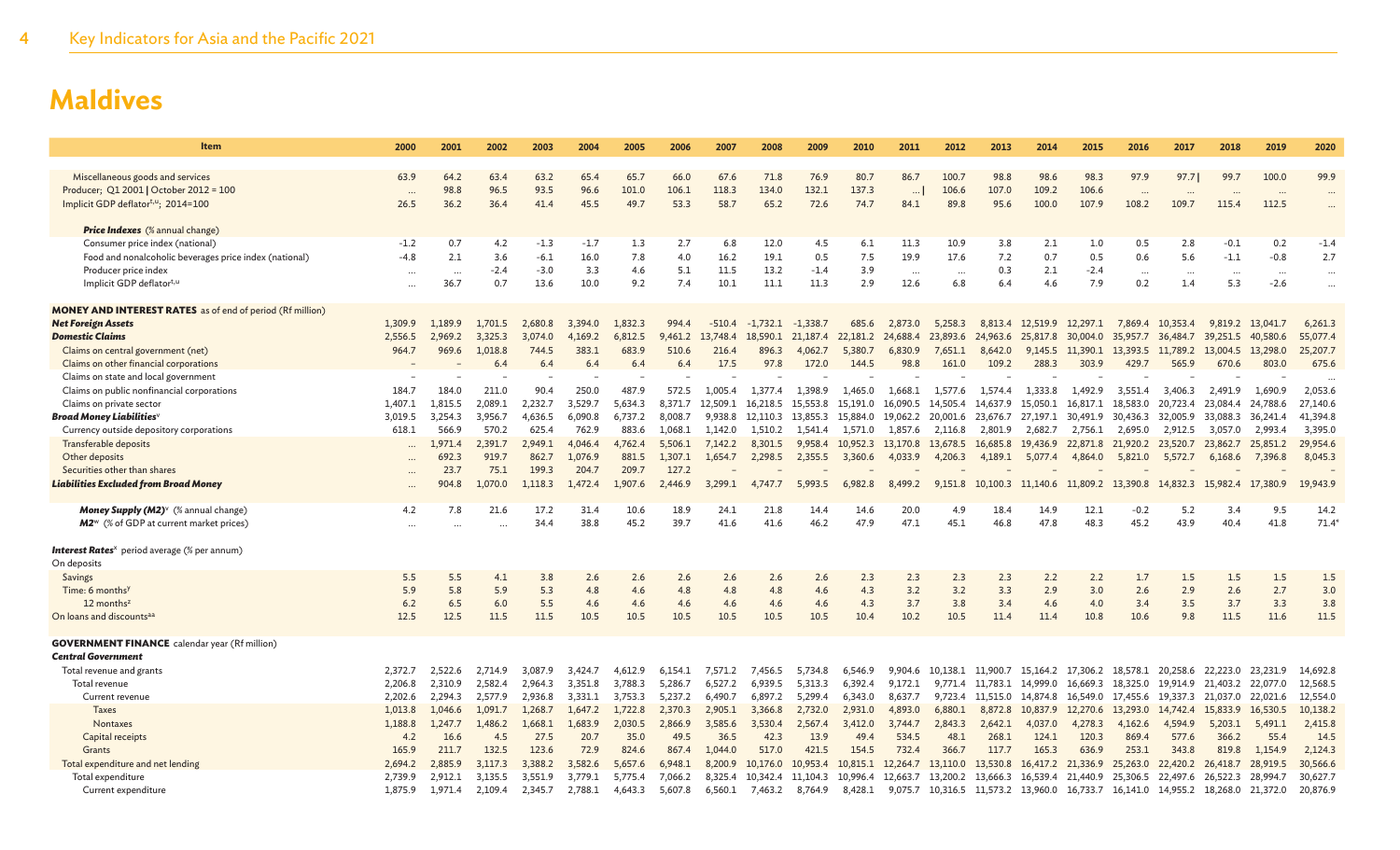| <b>Item</b>                                                                     | 2000     | 2001     | 2002       | 2003       | 2004     | 2005       | 2006       | 2007       | 2008       | 2009       | 2010       | 2011                | 2012       | 2013       | 2014       | 2015       | 2016                | 2017       | 2018       | 2019       | 2020           |
|---------------------------------------------------------------------------------|----------|----------|------------|------------|----------|------------|------------|------------|------------|------------|------------|---------------------|------------|------------|------------|------------|---------------------|------------|------------|------------|----------------|
|                                                                                 |          |          |            |            |          |            |            |            |            |            |            |                     |            |            |            |            |                     |            |            |            |                |
| Capital expenditure                                                             | 864.0    | 940.7    | 1.026.1    | 1.206.2    | 991.0    | 1,132.1    | 1,458.4    | 1.765.3    | 2,879.2    | 2.339.3    | 2.568.3    | 3,588.0             | 2.883.7    | 2.093.0    | 2,579.4    | 4,707.2    | 9,165.5             | 7.542.4    | 8,254.3    | 7.622.8    | 9,750.         |
| Net lending                                                                     | $-45.7$  | $-26.2$  | $-18.2$    | $-163.7$   | $-196.5$ | $-117.8$   | $-118.1$   | $-124.5$   | $-166.4$   | $-150.8$   | $-181.3$   | $-399.0$            | $-90.2$    | $-135.5$   | $-122.2$   | $-104.0$   | $-43.5$             | $-77.4$    | $-103.6$   | $-75.2$    | $-61.1$        |
| Current surplus/deficit                                                         | 326.7    | 322.9    | 468.5      | 591.1      | 543.0    | $-890.0$   | $-370.6$   | $-69.4$    | -566.0     | $-3.465.5$ | $-2.085.0$ | $-438.1$            | $-593.1$   | $-58.2$    | 914.9      | $-184.8$   | 1.314.6             | 4.382.1    | 2,769.0    | 649.6      | $-8,322.9$     |
| Capital account surplus/deficit                                                 | $-859.8$ | $-924.1$ | $-1,021.6$ | $-1,178.7$ | $-970.3$ | $-1,097.1$ | $-1,408.9$ | $-1,728.8$ | $-2,836.9$ | $-2,325.5$ | $-2,518.9$ | $-3,053.5$          | $-2,835.7$ | $-1,824.9$ | $-2,455.3$ | $-4,586.9$ | $-8,296.1$          | $-6,964.8$ | $-7,888.1$ | $-7,567.4$ | $-9,736.2$     |
| Overall budgetary surplus/deficitably                                           | $-321.5$ | $-363.3$ | $-402.4$   | $-300.3$   | $-157.9$ | $-1,044.7$ | $-794.0$   | $-629.7$   | $-2,719.5$ | $-5,218.6$ | $-4,268.1$ | $-2,360.2$          | $-2,971.9$ | $-1,765.5$ | $-1,375.1$ | $-4,134.7$ | $-6,728.4$          | $-2,238.9$ | $-4,299.3$ | $-5,762.9$ | $-15,934.8$    |
| Financing                                                                       |          |          |            |            |          |            |            |            |            |            |            |                     |            |            |            |            |                     |            |            |            |                |
| Domestic borrowing                                                              | 317.9    | 217.5    | 30.0       | $-118.9$   | $-245.8$ | 809.7      | 264.8      | 14.6       | 1,971.8    | 4.212.4    | 3,039.8    | 1,392.1             | 2,199.7    | 1,293.0    | 1,745.8    | 4.432.5    | 4.796.5             | $-802.9$   | $-1,412.9$ | 4,826.8    | 9,479.1        |
| Foreign borrowing                                                               | 3.6      | 145.8    | 372.4      | 419.2      | 403.7    | 235.0      | 529.2      | 615.1      | 747.7      | 1.006.1    | 1,228.3    | 968.0               | 772.2      | 472.6      | $-370.6$   | $-297.8$   | 1.931.9             | 3.041.8    | 5,712.8    | 936.1      | 6,455.6        |
| Use of cash balances                                                            |          |          |            |            |          |            |            |            |            |            |            |                     |            |            |            |            |                     |            |            |            |                |
| <b>Government Finance</b> <sup>w</sup> (% of GDP at current market prices)      |          |          |            |            |          |            |            |            |            |            |            |                     |            |            |            |            |                     |            |            |            |                |
| Total revenue                                                                   | 30.0     | 24.0     | 24.8       | 22.0       | 21.3     | 25.4       | 26.2       | 27.3       | 23.9       | 17.7       | 19.3       | 22.6                | 22.0       | 23.3       | 26.4       | 26.4       | 27.2                | 27.3       | 26.1       | 25.4       | 21.7           |
| <b>Taxes</b>                                                                    | 13.8     | 10.8     | 10.5       | 9.4        | 10.5     | 11.6       | 11.8       | 12.1       | 11.6       | 9.1        | 8.8        | 12.1                | 15.5       | 17.5       | 19.1       | 19.4       | 19.8                | 20.2       | 19.3       | 19.0       | $17.5^{\circ}$ |
| Total expenditure                                                               | 37.3     | 30.2     | 30.1       | 26.4       | 24.1     | 38.8       | 35.0       | 34.8       | 35.6       | 37.0       | 33.2       | 31.3                | 29.8       | 27.0       | 29.1       | 34.0       | 37.6                | 30.9       | 32.3       | 33.4       | 52.9           |
| Overall budgetary surplus/deficitab                                             | $-4.4$   | $-3.8$   | $-3.9$     | $-2.2$     | $-1.0$   | $-7.0$     | $-3.9$     | $-2.6$     | $-9.4$     | $-17.4$    | $-12.9$    | $-5.8$              | $-6.7$     | $-3.5$     | $-2.4$     | $-6.5$     | $-10.0$             | $-3.1$     | $-5.2$     | $-6.6$     | $-27.5'$       |
|                                                                                 |          |          |            |            |          |            |            |            |            |            |            |                     |            |            |            |            |                     |            |            |            |                |
| Expenditure by Function, Central Government <sup>ac,ad</sup>                    |          |          |            |            |          |            |            |            |            |            |            |                     |            |            |            |            |                     |            |            |            |                |
| Total                                                                           | 2.739.9  | 2.912.1  | 3.135.5    | 3.551.9    | 3.779.1  | 5,775.4    | 7.066.2    | 8.325.3    | 10.342.4   | 11.104.3   | 10,996.4   | 12,663.7   15,052.7 |            | 15,298.5   | 17,958.3   | 22,667.9   | 26,802.7   24,951.1 |            | 28.165.3   | 30.128.2   | 31,787.1       |
| General public services                                                         | 822.0    | 740.7    | 769.8      | 808.0      | 858.3    | 1,260.7    | 1,580.5    | 1,841.6    | 2,324.1    | 2,815.6    | 4,046.4    | 4,140.2             | 6,391.4    | 5,128.0    | 5,587.1    | 6,198.1    | 6,409.5             | 4,640.8    | 4,233.1    | 3,992.9    | 4,221.1        |
| Defense                                                                         | 376.6    | 381.6    | 319.0      | 441.9      | 496.7    | 416.3      | 418.7      | 475.7      | 586.4      | 752.5      | 669.4      | 910.6               | 812.7      | 796.6      | 923.3      | 1,195.3    | 1,356.1             | 2,659.1    | 2,995.2    | 3,041.8    | 2,926.1        |
| Public order and safety                                                         | 72.3     | 82.3     | 77.3       | 90.2       | 101.3    | 391.9      | 502.0      | 825.7      | 982.4      | 1,171.0    | 1,192.3    | 1.364.5             | 1,525.6    | 1,726.0    | 1,982.2    | 2,681.8    | 2,608.7             | 932.5      | 928.2      | 1,067.2    | 1,028.5        |
| Economic affairs                                                                | 328.5    | 509.2    | 436.6      | 544.2      | 563.7    | 678.3      | 855.1      | 596.3      | 1,231.2    | 837.5      | 440.4      | 1,128.41            | 871.3      | 823.0      | 1,098.8    | 1,215.5    | 4,057.6             | 3,898.7    | 5,906.2    | 6,981.6    | 7,807.9        |
| Environmental protection                                                        |          |          |            |            |          | 44.6       | 70.6       | 142.0      | 95.6       | 95.1       | 68.6       | 192.3               | 144.2      | 185.0      | 121.3      | 821.7      | 839.4               | 988.1      | 1,253.4    | 990.8      | 869.3          |
| Housing and community amenities                                                 | 223.1    | 282.2    | 480.1      | 439.4      | 400.5    | 852.1      | 1,289.1    | 1,723.8    | 1,037.2    | 706.5      | 961.6      | 1,295.0             | 1,229.5    | 1,286.6    | 1,242.3    | 1,874.1    | 1,886.6             | 1,486.1    | 893.3      | 1,887.3    | 1,422.6        |
| Health                                                                          | 299.2    | 300.8    | 316.8      | 363.3      | 427.3    | 526.6      | 687.9      | 782.1      | 1,326.4    | 1,396.2    | 949.6      | 368.3               | 296.7      | 1,391.7    | 1,866.0    | 2,526.0    | 3,201.9             | 3,750.4    | 3,408.0    | 3,372.3    | 5,243.9        |
| Recreation, culture, and religion                                               |          |          |            |            |          | 259.8      | 309.8      | 388.8      | 488.1      | 930.3      | 350.2      | 332.4               |            | $\cdots$   | $\ddotsc$  |            | $\cdots$            | 816.1      | 855.0      | 711.1      | 650.1          |
| Education                                                                       | 541.2    | 515.6    | 636.8      | 723.6      | 755.1    | 849.6      | 1,051.8    | 1.313.8    | 1,630.5    | 1,935.1    | 1,739.7    | 1,796.7             | 2,203.2    | 2,002.3    | 2,212.0    | 2,933.1    | 3,248.7             | 2,832.9    | 3,208.0    | 3,632.2    | 3,339.3        |
| Social protection                                                               | 77.0     | 99.7     | 99.1       | 141.3      | 176.2    | 495.5      | 300.7      | 235.5      | 640.5      | 464.5      | 578.2      | 1.135.3             | 1.578.2    | 1.959.3    | 2.925.2    | 3.222.2    | 3.194.21            | 2,946.4    | 4,484.8    | 4.451.1    | 4,278.4        |
| <b>Expenditure by Function</b> <sup>w</sup> (% of GDP at current market prices) |          |          |            |            |          |            |            |            |            |            |            |                     |            |            |            |            |                     |            |            |            |                |
| Education                                                                       | 7.4      | 5.3      | 6.1        | 5.4        | 4.8      | 5.7        | 5.2        | 5.5        | 5.6        | 6.4        | 5.3        | 4.4                 | 5.0        | 4.0        | 3.9        | 4.6        | 4.8                 | 3.9        | 3.9        | 4.2        | $5.8^\circ$    |
| Health                                                                          | 4.1      | 3.1      | 3.0        | 2.7        | 2.7      | 3.5        | 3.4        | 3.3        | 4.6        | 4.7        | 2.9        | 0.9                 | 0.7        | 2.7        | 3.3        | 4.0        | 4.8                 | 5.1        | 4.2        | 3.9        | 9.1            |
| <b>Social Protection</b>                                                        | 1.0      | 1.0      | 1.0        | 1.0        | 1.1      | 3.3        | 1.5        | 1.0        | 2.2        | 1.5        | 1.7        | 2.8                 | 3.6        | 3.9        | 5.1        | 5.1        | 4.7                 | 4.0        | 5.5        | 5.1        | $7.4^{\circ}$  |
|                                                                                 |          |          |            |            |          |            |            |            |            |            |            |                     |            |            |            |            |                     |            |            |            |                |
| <b>EXTERNAL TRADE</b> calendar year (\$ million)                                |          |          |            |            |          |            |            |            |            |            |            |                     |            |            |            |            |                     |            |            |            |                |
| Exports, fob                                                                    | 108.7    | 108.3    | 133.5      | 151.9      | 180.8    | 161.8      | 224.2      | 227.5      | 331.4      | 169.0      | 61.6       | 114.9               | 161.6      | 166.0      | 144.5      | 143.7      | 139.1               | 199.0      | 206.2      | 178.2      | 162.5          |
| Imports, cif                                                                    | 388.6    | 338.8    | 343.4      | 412.7      | 562.6    | 682.6      | 849.2      | 999.1      | 1.271.8    | 962.5      | 909.0      | 1.329.4             | 1.554.0    | 1,728.4    | 1,987.6    | 1.890.3    | 2.121.0             | 2,355.4    | 3,179.5    | 3,156.0    | 2,019.1        |
| Trade balance                                                                   | $-279.9$ | $-230.5$ | $-209.9$   | $-260.8$   | $-381.8$ | $-520.8$   | $-625.0$   | $-771.6$   | $-940.4$   | $-793.5$   | $-847.5$   | $-1.214.5$          | $-1.392.4$ | $-1,562.4$ | $-1,843.2$ | $-1.746.6$ | $-1.981.9$          | $-2,156.4$ | $-2,973.3$ | $-2,977.8$ | $-1,856.6$     |
| <b>External Trade</b> (% annual change)                                         |          |          |            |            |          |            |            |            |            |            |            |                     |            |            |            |            |                     |            |            |            |                |
| Exports                                                                         | 18.8     | $-0.4$   | 23.3       | 13.8       | 19.0     | $-10.5$    | 38.6       | 1.5        | 45.7       | $-49.0$    | $-63.6$    | 86.5                | 40.6       | 2.8        | $-12.9$    | $-0.6$     | $-3.2$              | 43.0       | 3.6        | $-13.6$    | $-8.8$         |
| Imports                                                                         | $-3.4$   | $-12.8$  | 1.4        | 20.2       | 36.3     | 21.3       | 24.4       | 17.7       | 27.3       | $-24.3$    | $-5.6$     | 46.2                | 16.9       | 11.2       | 15.1       | $-4.9$     | 12.2                | 11.1       | 35.0       | $-0.7$     | $-36.0$        |
|                                                                                 |          |          |            |            |          |            |            |            |            |            |            |                     |            |            |            |            |                     |            |            |            |                |
| <b>Direction of Trade</b> calendar year (\$ million)                            |          |          |            |            |          |            |            |            |            |            |            |                     |            |            |            |            |                     |            |            |            |                |
| Exports, total                                                                  | 76.2     | 76.5     | 90.7       | 112.7      | 122.9    | 97.8       | 130.4      | 109.8      | 127.9      | 75.9       | 73.0       | 117.1               | 161.6      | 167.1      | 144.9      | 144.5      | 139.6               | 200.0      | 181.6      | 158.0      | 162.8          |
| 1. Thailand                                                                     | 4.3      | 7.1      | 13.3       | 18.5       | 28.8     | 22.4       | 35.3       | 44.3       | 61.9       | 15.9       | 22.2       | 32.5                | 44.3       | 61.7       | 46.7       | 36.7       | 48.0                | 96.9       | 65.9       | 57.6       | 70.9           |
| 2. Germany                                                                      | 6.9      | 3.8      | 3.0        | 4.3        | 6.0      | 4.7        | 5.2        | 1.7        | 3.4        | 2.6        | 2.1        | 3.1                 | 5.5        | 10.0       | 9.2        | 10.0       | 12.2                | 14.3       | 23.1       | 18.6       | 15.8           |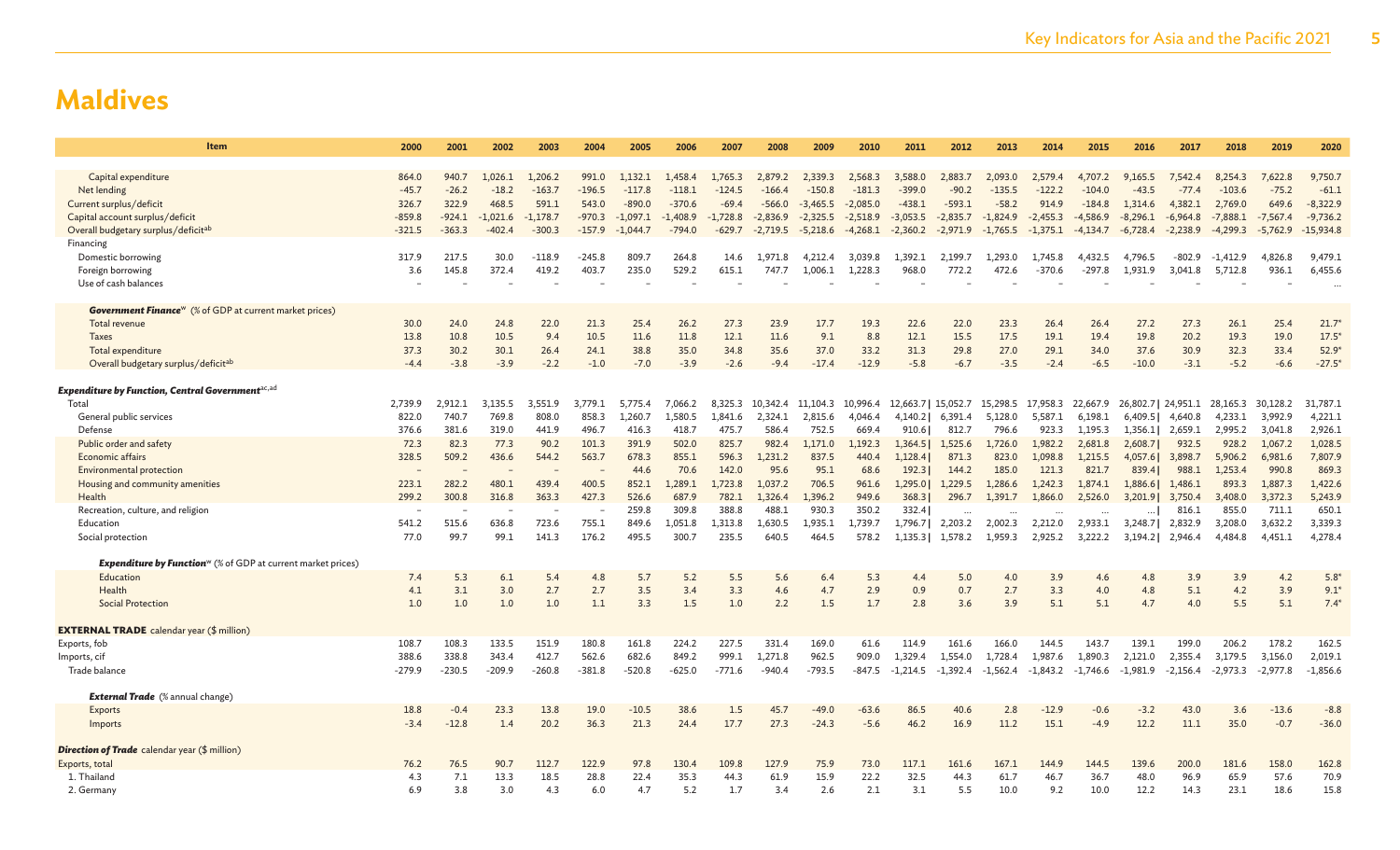| <b>Item</b>                                                         | 2000     | 2001     | 2002     | 2003     | 2004     | 2005      | 2006     | 2007       | 2008       | 2009       | 2010       | 2011       | 2012       | 2013       | 2014       | 2015       | 2016       | 2017       | 2018       | 2019       | 2020       |
|---------------------------------------------------------------------|----------|----------|----------|----------|----------|-----------|----------|------------|------------|------------|------------|------------|------------|------------|------------|------------|------------|------------|------------|------------|------------|
|                                                                     |          |          |          |          |          |           |          |            |            |            |            |            |            |            |            |            |            |            |            |            |            |
| 3. France                                                           | 0.0      | 0.0      | 0.1      | 0.6      | 2.8      | 4.2       | 6.9      | 8.0        | 11.1       | 8.6        | 8.1        | 20.4       | 26.7       | 22.5       | 20.9       | 15.1       | 12.3       | 13.9       | 13.4       | 15.0       | 13.1       |
| 4. United States                                                    | 33.7     | 29.3     | 34.6     | 36.5     | 32.6     | 0.8       | 1.1      | 1.2        | 1.5        | 0.6        | 0.5        | 1.1        | 4.9        | 7.2        | 13.1       | 14.7       | 12.4       | 13.9       | 15.0       | 13.9       | 8.6        |
| 5. United Kingdom                                                   | 5.5      | 6.0      | 8.6      | 11.0     | 12.0     | 12.4      | 13.2     | 12.4       | 9.6        | 7.7        | 7.1        | 8.7        | 12.0       | 9.1        | 6.8        | 8.3        | 5.8        | 11.4       | 16.8       | 11.3       | 11.7       |
| 6. Sri Lanka                                                        | 13.6     | 15.8     | 13.9     | 15.3     | 15.1     | 16.2      | 17.4     | 16.2       | 12.0       | 13.1       | 14.5       | 13.2       | 11.7       | 9.5        | 8.7        | 17.3       | 14.2       | 7.5        | 6.2        | 5.1        | 4.6        |
| 7. Italy                                                            | 0.5      | 0.0      | 0.0      | 0.9      | 2.1      | 1.7       | 5.0      | 4.6        | 10.5       | 9.8        | 6.9        | 12.2       | 12.4       | 8.2        | 5.1        | 8.1        | 6.9        | 5.8        | 7.9        | 6.0        | 6.9        |
| 8. Switzerland                                                      |          |          | $\cdots$ | 0.2      | 0.2      | 0.0       | 0.0      | 0.0        | 0.0        | 0.4        | 0.8        | 0.5        | 1.2        | 2.1        | 3.6        | 4.4        | 4.2        | 5.5        | 5.7        | 3.4        | 3.0        |
| 9. Irelanc                                                          | $\cdots$ | $\cdots$ | $\cdots$ | 0.0      | 0.0      |           | 0.0      | $\cdots$   | 0.0        | $\cdots$   | 0.0        | 4.0        | 7.0        | 6.1        | 8.5        | 6.1        | 6.9        | 9.1        | 0.6        | 0.6        | 0.6        |
| 10. Spain                                                           | 0.0      | 0.5      | 0.0      | 0.0      | 0.0      | $\ddotsc$ | 0.2      | 0.1        | 2.0        | 1.6        | 0.6        | 2.9        | 3.7        | 2.1        | 1.6        | 1.6        | 1.9        | 4.1        | 3.7        | 3.1        | 2.1        |
| Imports, total                                                      | 387.5    | 391.8    | 390.1    | 469.8    | 643.5    | 740.7     | 928.4    | .098.5     | 1,390.3    | 968.1      | 1,097.3    | 1,414.5    | 1,557.6    | 1,736.7    | 1,996.7    | .,900.6    | 2,132.2    | 2,364.3    | 2,959.8    | 2,887.5    | 1,837.9    |
| 1. United Arab Emirates                                             | 32.9     | 32.5     | 28.0     | 35.6     | 66.6     | 117.2     | 195.2    | 209.7      | 250.1      | 151.9      | 205.6      | 308.4      | 465.2      | 491.4      | 472.8      | 317.1      | 333.6      | 438.0      | 536.5      | 543.4      | 228.3      |
| 2. China, People's Republic of                                      | 1.1      | 1.6      | 2.7      | 2.9      | 8.0      | 16.0      | 17.5     | 24.5       | 29.3       | 25.6       | 31.6       | 73.3       | 68.5       | 81.5       | 105.1      | 147.3      | 285.6      | 280.6      | 488.1      | 469.4      | 267.6      |
| 3. Singapore                                                        | 99.3     | 98.4     | 101.1    | 117.1    | 160.8    | 179.7     | 221.2    | 247.0      | 295.6      | 206.9      | 196.2      | 304.5      | 282.1      | 281.0      | 349.5      | 325.2      | 305.4      | 318.3      | 369.0      | 354.5      | 200.7      |
| 4. India                                                            | 35.6     | 41.0     | 41.9     | 47.7     | 65.9     | 83.9      | 87.4     | 125.9      | 144.6      | 117.0      | 126.0      | 142.6      | 147.7      | 154.0      | 170.6      | 226.6      | 275.7      | 283.6      | 286.6      | 290.3      | 241.9      |
| 5. Malaysia                                                         | 48.5     | 34.4     | 20.3     | 36.2     | 48.9     | 53.4      | 60.9     | 93.4       | 106.3      | 63.4       | 78.1       | 76.2       | 85.4       | 85.2       | 145.1      | 141.9      | 120.9      | 174.0      | 232.2      | 191.5      | 138.9      |
| 6. Sri Lanka                                                        | 52.6     | 50.6     | 59.5     | 64.7     | 68.4     | 42.6      | 56.4     | 76.0       | 81.4       | 62.8       | 63.7       | 78.9       | 91.3       | 101.8      | 129.6      | 133.3      | 134.4      | 154.4      | 165.3      | 165.4      | 117.0      |
| 7. Thailand                                                         | 13.0     | 12.2     | 13.0     | 23.9     | 24.5     | 28.5      | 56.0     | 53.0       | 60.0       | 48.5       | 57.5       | 59.4       | 74.4       | 86.0       | 87.6       | 91.1       | 99.4       | 110.0      | 124.2      | 119.4      | 60.2       |
| 8. Germany                                                          | 5.8      | 11.2     | 4.8      | 6.4      | 10.8     | 15.0      | 15.4     | 23.8       | 27.1       | 19.0       | 20.2       | 25.0       | 28.6       | 30.0       | 34.8       | 35.7       | 51.7       | 55.9       | 55.4       | 63.4       | 33.8       |
| 9. Indonesia                                                        | 11.7     | 14.4     | 12.2     | 12.4     | 12.8     | 18.2      | 18.8     | 26.0       | 28.9       | 19.3       | 20.9       | 19.7       | 25.4       | 25.8       | 33.9       | 36.4       | 45.8       | 46.2       | 62.9       | 56.9       | 36.5       |
| 10. Turkey                                                          | 0.5      | 0.1      | 0.1      | 0.3      | 0.8      | 2.7       | 1.1      | 0.8        | 1.5        | 2.8        | 7.6        | 7.7        | 7.7        | 7.1        | 9.6        | 19.7       | 42.5       | 48.4       | 86.5       | 31.3       | 24.3       |
| <b>BALANCE OF PAYMENTS</b> <sup>ae</sup> calendar year (\$ million) |          |          |          |          |          |           |          |            |            |            |            |            |            |            |            |            |            |            |            |            |            |
| Current account balance                                             | $-51.5$  | $-58.7$  | $-35.7$  | $-31.3$  | $-122.3$ | $-273.0$  | $-302.0$ | $-227.5$   | $-611.7$   | $-220.8$   | $-355.9$   | $-383.4$   | $-184.5$   | $-127.4$   | $-117.8$   | $-301.7$   | $-1,032.4$ | $-1,026.7$ | $-1,502.5$ | $-1,489.6$ | $-1,118.5$ |
| Balance on goods                                                    | $-233.3$ | $-236.0$ | $-212.4$ | $-262.3$ | $-383.8$ | $-493.8$  | $-590.1$ | $-1.077.8$ | $-1,317.6$ | $-912.7$   | $-1.059.4$ | $-1,370.5$ | $-1.261.4$ | $-1.372.0$ | $-1,660.0$ | $-1,654.7$ | $-1.838.7$ | $-1.908.1$ | $-2.424.9$ | $-2,392.$  | $-1,450.7$ |
| Exports                                                             | 108.7    | 110.2    | 132.3    | 152.0    | 181.0    | 161.6     | 225.2    | 227.0      | 331.4      | 169.0      | 197.5      | 346.4      | 314.4      | 331.0      | 300.9      | 239.8      | 256.2      | 318.3      | 339.2      | 360.7      | 257.6      |
| Imports                                                             | $-342.0$ | $-346.3$ | $-344.7$ | $-414.3$ | $-564.8$ | $-655.5$  | $-815.3$ | $-1,304.8$ | $-1,649.0$ | $-1,081.7$ | $-1,256.9$ | 1,716.8    | 1,575.8    | 1,703.0    | 1,960.9    | 1,894.5    | 2,094.9    | 2,226.5    | 2,764.2    | 2,753.1    | 1,708.3    |
| <b>Balance on services</b>                                          | 208.8    | 207.0    | 216.3    | 273.2    | 315.1    | 78.9      | 280.0    | 1,006.8    | 920.7      | 872.4      | 900.8      | 1,517.4    | 1,600.9    | 1,880.4    | 2,205.0    | 2,030.6    | 1,788.0    | 1,725.8    | 1,907.4    | 2,044.1    | 802.0      |
| Credit                                                              | 358.8    | 362.2    | 368.5    | 438.1    | 517.4    | 333.7     | 567.4    | 1,603.6    | 1,652.4    | 1,548.9    | 1.670.7    | 2,098.4    | 2.171.5    | 2,576.9    | 2,998.3    | 2,905.3    | 2,891.4    | 3,000.7    | 3,245.1    | 3,381.4    | 1,522.2    |
| Debit                                                               | $-150.0$ | $-155.2$ | $-152.2$ | $-164.9$ | $-202.4$ | $-254.9$  | $-287.5$ | $-596.8$   | $-731.7$   | $-676.5$   | -769.91    | 581.0      | 570.6      | 696.6      | 793.3      | 874.7      | 1,103.4    | 1,274.9    | 1,337.7    | 1,337.4    | 720.2      |
| Balance on primary income                                           |          |          |          |          |          |           |          |            |            |            |            | $-294.7$   | $-272.1$   | $-363.7$   | $-355.1$   | $-332.5$   | $-352.9$   | $-375.6$   | $-492.4$   | $-559.8$   | $-284.3$   |
| Credit                                                              |          |          |          |          |          |           |          |            |            |            |            | 3.6        | 4.2        | 4.2        | 5.6        | 10.0       | 13.0       | 14.3       | 19.3       | 21.3       | 14.7       |
| Debit                                                               |          |          |          |          |          |           |          |            |            |            |            | 298.2      | 276.3      | 367.9      | 360.7      | 342.4      | 365.9      | 389.9      | 511.7      | 581.1      | 298.9      |
| Balance on secondary income                                         | $-27.0$  | $-29.7$  | $-39.6$  | $-42.3$  | $-53.6$  | 142.0     | 8.2      | -156.5     | $-214.7$   | $-180.6$   | $-197.3$   | $-235.7$   | $-251.8$   | $-272.0$   | $-307.8$   | $-345.2$   | $-628.8$   | $-468.8$   | $-492.6$   | $-581.5$   | $-185.6$   |
| Credit                                                              | 19.3     | 19.9     | 10.6     | 12.7     | 7.6      | 211.5     | 91.3     | 47.9       | 19.8       | 24.5       | 15.7       | 24.0       | 27.2       | 17.8       | 21.0       | 29.2       | 45.2       | 37.5       | 71.5       | 92.0       | 79.4       |
| <b>Debit</b>                                                        | $-46.2$  | $-49.6$  | $-50.2$  | $-54.9$  | $-61.1$  | $-69.5$   | $-83.2$  | $-204.4$   | $-234.6$   | $-205.1$   | $-213.0$   | 259.7      | 279.1      | 289.8      | 328.8      | 374.4      | 674.0      | 506.3      | 564.1      | 673.5      | 265.1      |
| Capital account <sup>at</sup>                                       |          |          |          |          |          |           |          | 46.1       | 51.2       | 29.3       | 9.0        | 28.5       | 17.4       | 7.9        | 6.6        | 9.5        |            |            |            |            |            |
| Credit                                                              |          |          |          |          |          |           |          |            |            |            | $\cdots$   | 28.5       | 17.4       | 7.9        | 6.6        | 9.5        |            |            |            |            |            |
| Debit                                                               |          |          |          |          |          |           |          |            | $\cdots$   | $\cdots$   | $\cdots$   |            |            |            |            |            |            |            |            |            |            |
| Financial account                                                   | 40.2     | 35.5     | 73.5     | 50.7     | 153.4    | 263.8     | 238.9    | 220.3      | 181.2      | 173.2      | 267.7      | $-416.4$   | $-187.7$   | $-67.4$    | $-544.3$   | $-480.9$   | $-673.4$   | -910.3     | $-1,835.1$ | $-1,969.7$ | $-1,612.6$ |
| Direct investment                                                   | 13.0     | 11.7     | 12.4     | 13.5     | 14.7     | 9.5       | 63.8     | 132.4      | 181.3      | 158.0      | 244.6      | $-423.5$   | $-228.0$   | $-360.8$   | $-333.4$   | $-298.0$   | $-456.6$   | $-457.8$   | $-575.7$   | $-956.2$   | $-348.3$   |
| Portfolio investment                                                |          |          |          |          |          |           |          | 3.3        | 11.4       | $-12.0$    | $-12.2$    | $-0.1$     | $-53.1$    | 53.3       | 17.2       | $-122.9$   | 132.3      | $-479.4$   | $-103.4$   | $-771.8$   | $-155.7$   |
| Other investment                                                    | 27.2     | 23.7     | 61.1     | 37.2     | 138.7    | 254.3     | 175.0    | 84.6       | $-11.4$    | 27.2       | 35.3       | 7.2        | 93.4       | 240.1      | $-228.1$   | $-60.0$    | $-349.0$   | 26.9       | $-1.156.1$ | $-241.7$   | $-1,108.6$ |
| Net errors and omissions                                            | 6.8      | $-6.6$   | 2.4      | 7.0      | 13.1     | $-8.0$    | 108.2    | 38.0       | 311.5      | 38.8       | 168.4      | $-76.7$    | $-51.0$    | 119.8      | $-179.6$   | $-236.4$   | 263.2      | 236.5      | $-207.2$   | $-437.9$   | $-262.8$   |
| Overall balance                                                     | $-4.4$   | $-29.8$  | 40.2     | 26.5     | 44.2     | $-17.3$   | 45.1     | 76.9       | $-67.8$    | 20.4       | 89.2       | $-15.2$    | $-30.4$    | 67.7       | 253.4      | $-47.7$    | $-95.8$    | 120.1      | 125.4      | 42.2       | 231.2      |
| Reserves and related items                                          | 4.4      | 29.8     | $-40.2$  | $-26.5$  | $-44.2$  | 17.3      | $-45.1$  | $-76.9$    | 67.8       | $-20.4$    | $-89.2$    | $-15.2$    | $-30.4$    | 67.7       | 253.4      | $-47.7$    | $-95.8$    | 120.1      | 125.4      | 42.2       | 231.2      |
| International investment position                                   |          |          |          |          |          |           |          |            |            |            |            |            |            |            |            |            |            |            |            |            |            |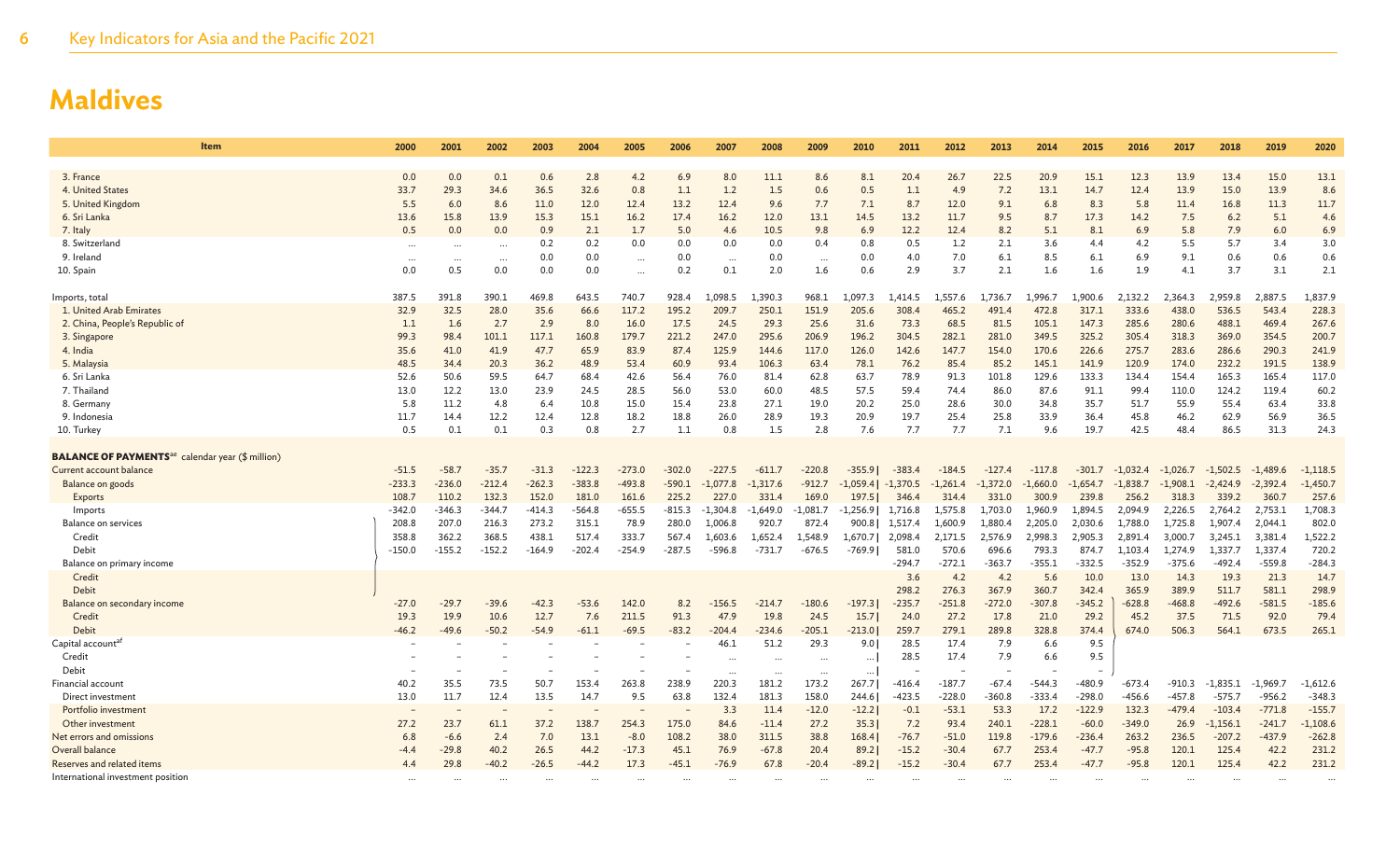| Item                                                                        | 2000     | 2001     | 2002      | 2003     | 2004     | 2005      | 2006    | 2007    | 2008    | 2009    | 2010    | 2011    | 2012    | 2013    | 2014    | 2015    | 2016    | 2017    | 2018    | 2019    | 2020                   |
|-----------------------------------------------------------------------------|----------|----------|-----------|----------|----------|-----------|---------|---------|---------|---------|---------|---------|---------|---------|---------|---------|---------|---------|---------|---------|------------------------|
| <b>Balance of Payments</b> <sup>w</sup> (% of GDP at current market prices) |          |          |           |          |          |           |         |         |         |         |         |         |         |         |         |         |         |         |         |         |                        |
| Exports                                                                     | 17.4     | 14.0     | 16.2      | 14.4     | 14.8     | 13.9      | 14.3    | 12.1    | 14.6    | 7.2     | 7.6     | 12.5    | 10.9    | 10.1    | 8.2     | 5.9     | 5.9     | 6.7     | 6.4     | 6.4     | $6.9*$                 |
| Imports                                                                     | 54.8     | 43.9     | 42.3      | 39.4     | 46.0     | 56.3      | 51.8    | 69.8    | 72.6    | 46.1    | 48.6    | 61.7    | 54.8    | 51.9    | 53.2    | 46.3    | 48.0    | 47.1    | 52.0    | 48.8    | $45.5^{\circ}$         |
| Balance on goods                                                            | $-37.4$  | $-29.9$  | $-26.1$   | $-24.9$  | $-31.3$  | $-42.4$   | $-37.5$ | $-57.7$ | $-58.0$ | $-38.9$ | $-40.9$ | $-49.3$ | $-43.9$ | $-41.8$ | $-45.0$ | $-40.4$ | $-42.1$ | $-40.4$ | $-45.6$ | $-42.4$ | $-38.6$                |
| Current account balance                                                     | $-8.2$   | $-7.5$   | $-4.4$    | $-3.0$   | $-10.0$  | $-23.5$   | $-19.2$ | $-12.2$ | $-26.9$ | $-9.4$  | $-13.8$ | $-13.8$ | $-6.4$  | $-3.9$  | $-3.2$  | $-7.4$  | $-23.7$ | $-21.7$ | $-28.3$ | $-26.4$ | $-29.8$                |
| Overall balance                                                             | $-0.7$   | $-3.8$   | 4.9       | 2.5      | 3.6      | $-1.5$    | 2.9     | 4.1     | $-3.0$  | 0.9     | 3.4     | $-0.5$  | $-1.1$  | 2.1     | 6.9     | $-1.2$  | $-2.2$  | 2.5     | 2.4     | 0.7     | $6.2*$                 |
|                                                                             |          |          |           |          |          |           |         |         |         |         |         |         |         |         |         |         |         |         |         |         |                        |
| <b>INTERNATIONAL RESERVES</b> as of end of period (\$ million)              |          |          |           |          |          |           |         |         |         |         |         |         |         |         |         |         |         |         |         |         |                        |
| Total                                                                       | 122.8    | 95.3     | 135.6     | 162.2    | 206.5    | 189.0     | 234.4   | 311.4   | 243.6   | 275.6   | 364.3   | 348.7   | 318.3   | 381.9   | 627.4   | 575.7   | 478.1   | 598.2   | 722.2   | 762.9   | 994.6                  |
| Gold, national valuation                                                    |          |          |           |          |          |           |         |         |         |         |         |         |         |         |         |         |         |         |         |         |                        |
| Foreign exchange                                                            | 120.5    | 93.1     | 133.1     | 159.5    | 203.6    | 186.4     | 231.6   | 308.4   | 240.6   | 261.0   | 350.2   | 334.9   | 304.6   | 368.3   | 614.7   | 564.0   | 467.3   | 587.3   | 712.2   | 753.5   | 984.9                  |
| Reserve position in the IMF                                                 | 2.0      | 2.0      | 2.1       | 2.3      | 2.4      | 2.2       | 2.3     | 2.5     | 2.4     | 2.4     | 2.4     | 3.1     | 3.1     | 3.1     | 2.9     | 2.8     | 6.5     | 6.8     | 6.7     | 6.6     | 6.9                    |
| SDRs                                                                        | 0.3      | 0.3      | 0.4       | 0.4      | 0.5      | 0.5       | 0.5     | 0.6     | 0.6     | 12.2    | 11.7    | 10.7    | 10.6    | 10.5    | 9.8     | 8.9     | 4.4     | 4.0     | 3.4     | 2.8     | 2.7                    |
|                                                                             |          |          |           |          |          |           |         |         |         |         |         |         |         |         |         |         |         |         |         |         |                        |
| <b>EXCHANGE RATES (Rf-\$)</b>                                               |          |          |           |          |          |           |         |         |         |         |         |         |         |         |         |         |         |         |         |         |                        |
| End of period                                                               | 11.8     | 12.8     | 12.8      | 12.8     | 12.8     | 12.8      | 12.8    | 12.8    | 12.8    | 12.8    | 12.8    | 15.4    | 15.4    | 15.4    | 15.4    | 15.4    | 15.4    | 15.4    | 15.4    | 15.4    | 15.4                   |
| Average of period                                                           | 11.8     | 12.2     | 12.8      | 12.8     | 12.8     | 12.8      | 12.8    | 12.8    | 12.8    | 12.8    | 12.8    | 14.6    | 15.4    | 15.4    | 15.4    | 15.4    | 15.4    | 15.4    | 15.4    | 15.4    | 15.4                   |
|                                                                             |          |          |           |          |          |           |         |         |         |         |         |         |         |         |         |         |         |         |         |         |                        |
| <b>EXTERNAL INDEBTEDNESS</b> as of end of year (\$ million)                 |          |          |           |          |          |           |         |         |         |         |         |         |         |         |         |         |         |         |         |         |                        |
| Total debt outstanding and disbursed                                        | 203.0    | 233.0    | 269.8     | 292.9    | 339.7    | 362.3     | 553.7   | 771.9   | 1.147.4 | 1,383.5 | 916.6   | 882.0   | 942.0   | 1,030.1 | 1,104.6 | 1,006.2 | 1.222.0 | 1.515.7 | 2,339.7 | 2,679.2 | $\cdots$               |
| Long-term debt                                                              | 184.7    | 180.7    | 222.5     | 258.5    | 306.8    | 299.8     | 448.9   | 634.9   | 678.4   | 758.5   | 743.1   | 717.1   | 813.5   | 919.5   | 943.2   | 836.0   | 1,080.0 | 1.392.1 | 2,089.9 | 2,331.9 | $\cdots$               |
| Public and publicly guaranteed                                              | 184.7    | 180.7    | 222.5     | 258.5    | 306.8    | 299.8     | 354.3   | 416.4   | 469.9   | 542.7   | 627.8   | 675.2   | 720.0   | 874.7   | 747.0   | 685.3   | 911.8   | 1,234.1 | 2,003.9 | 2,228.2 | $\cdots$               |
| Private nonguaranteed                                                       | $\cdots$ | $\cdots$ | $\ddotsc$ | $\cdots$ | $\cdots$ | $\ddotsc$ | 94.6    | 218.5   | 208.5   | 215.8   | 115.2   | 41.9    | 93.4    | 44.8    | 196.2   | 150.7   | 168.2   | 158.1   | 86.0    | 103.7   | $\cdots$               |
| Short-term debt                                                             | 18.0     | 52.0     | 47.0      | 34.0     | 32.5     | 56.3      | 98.2    | 130.0   | 464.6   | 604.0   | 145.9   | 137.3   | 101.0   | 88.6    | 146.4   | 157.2   | 129.8   | 111.3   | 238.4   | 336.5   | $\cdots$               |
| Use of IMF credit                                                           | 0.4      | 0.4      | 0.4       | 0.4      | 0.4      | 6.3       | 6.6     | 6.9     | 4.4     | 20.9    | 27.6    | 27.5    | 27.6    | 22.1    | 14.9    | 13.1    | 12.1    | 12.3    | 11.4    | 10.8    | $\ddots$               |
| External debt (% of GNI)                                                    | 34.2     | 27.6     | 30.9      | 28.8     | 28.5     | 32.0      | 36.1    | 48.6    | 57.7    | 66.2    | 40.3    | 35.6    | 36.0    | 35.1    | 33.0    | 26.6    | 30.4    | 34.6    | 48.7    | 52.7    |                        |
| Total long-term debt (% of total debt)                                      | 91.0     | 77.5     | 82.4      | 88.2     | 90.3     | 82.7      | 81.1    | 82.3    | 59.1    | 54.8    | 81.1    | 81.3    | 86.4    | 89.2    | 85.4    | 83.1    | 88.4    | 91.8    | 89.3    | 87.0    | $\ldots$               |
| Short-term debt (% of total debt)                                           | 8.9      | 22.3     | 17.4      | 11.6     | 9.6      | 15.5      | 17.7    | 16.8    | 40.5    | 43.7    | 15.9    | 15.6    | 10.7    | 8.6     | 13.3    | 15.6    | 10.6    | 7.3     | 10.2    | 12.6    | $\cdots$               |
| Debt service (% of exports of goods and services)                           | 4.2      | 4.6      | 4.3       | 3.7      | 4.2      | 6.3       | 5.7     | 4.0     | 4.7     | 5.7     | 4.0     | 3.6     | 3.4     | 4.2     | 5.4     | 4.4     | 4.6     | 5.0     | 12.3    | 12.2    | $\ddotsc$<br>$\ddotsc$ |
|                                                                             |          |          |           |          |          |           |         |         |         |         |         |         |         |         |         |         |         |         |         |         |                        |
| Debt service transactions during the year (\$ million)                      |          |          |           |          |          |           |         |         |         |         |         |         |         |         |         |         |         |         |         |         |                        |
| Principal repayments on long-term debt                                      | 13.9     | 15.8     | 16.6      | 15.9     | 21.7     | 22.1      | 29.7    | 48.8    | 62.0    | 64.7    | 59.8    | 70.3    | 70.4    | 104.6   | 158.3   | 120.1   | 122.9   | 144.6   | 373.9   | 364.1   | 310.2                  |
| Interest on long-term debt                                                  | 4.7      | 4.6      | 4.4       | 4.9      | 6.5      | 7.1       | 10.0    | 15.7    | 19.2    | 16.4    | 10.6    | 11.0    | 11.5    | 9.8     | 11.4    | 14.6    | 17.4    | 19.1    | 58.0    | 83.6    | 98.1                   |
| Interest on short-term debt                                                 | 1.1      | 1.4      | 0.7       | 1.0      | 1.0      | 2.0       | 5.2     | 9.1     | 8.9     | 14.0    | 9.3     | 5.8     | 3.5     | 1.8     | 2.3     | 2.9     | 3.0     | 3.2     | 9.2     | 9.7     |                        |
|                                                                             |          |          |           |          |          |           |         |         |         |         |         |         |         |         |         |         |         |         |         |         |                        |
| Average terms of new commitments                                            |          |          |           |          |          |           |         |         |         |         |         |         |         |         |         |         |         |         |         |         |                        |
| Interest rate (% per annum)                                                 | 3.1      | 5.1      | 3.8       | 6.4      | 1.8      | 3.7       | 4.2     | 5.8     | 0.9     | 2.2     | 1.6     | 0.6     | 4.0     | 2.1     | 2.7     | 2.2     | 3.3     | 5.2     | 5.1     | 2.9     | $\ddots$               |
| Maturity (years)                                                            | 27.1     | 15.1     | 14.6      | 11.9     | 24.8     | 19.7      | 19.1    | 12.8    | 16.0    | 16.0    | 23.3    | 13.1    | 13.2    | 23.2    | 18.8    | 20.2    | 14.2    | 11.5    | 5.9     | 13.9    | $\cdots$               |
| Grace period (years)                                                        | 7.0      | 3.5      | 3.0       | 1.5      | 5.9      | 4.6       | 4.0     | 3.1     | 4.0     | 3.2     | 6.5     | 3.0     | 4.5     | 6.7     | 3.7     | 5.0     | 2.8     | 3.3     | 1.9     | 3.8     | $\ddots$               |
| Grant element (%)                                                           | 28.8     | 3.3      | 9.8       | $-8.0$   | 35.7     | 20.7      | 13.6    | $-1.0$  | 26.4    | 20.9    | 33.8    | 25.6    | 14.1    | 29.9    | 25.9    | 24.5    | 11.6    | $-0.4$  | 0.4     | 18.5    | $\cdots$               |
|                                                                             |          |          |           |          |          |           |         |         |         |         |         |         |         |         |         |         |         |         |         |         |                        |

... = data not available; I = marks break in series; - = magnitude equals zero; 0.0 = magnitude is less than half of unit employed; \* = provisional, preliminary, estimate, budget figure; \$ = United States dollars; cif = co

fob = free on board; GDP = gross domestic product; GNI = gross national income; IMF = International Monetary Fund; km² = square kilometer; kWh = kilowatt-hour; Q = quarter; Rf = rufiyaa; SDRs = special drawing rights.

a Data refer to midyear population estimates including expatriates, with reference period of 1 July. Expatriate population is projected for the subsequent years using the previous 5 years' growth rate of foreign population

b For 2007 onward, calculated based on inhabited islands only.

c For 2000, data refer to persons aged 12 years and older. For 2006 onward, data refer to persons aged 15 years and older. Figures include local population only.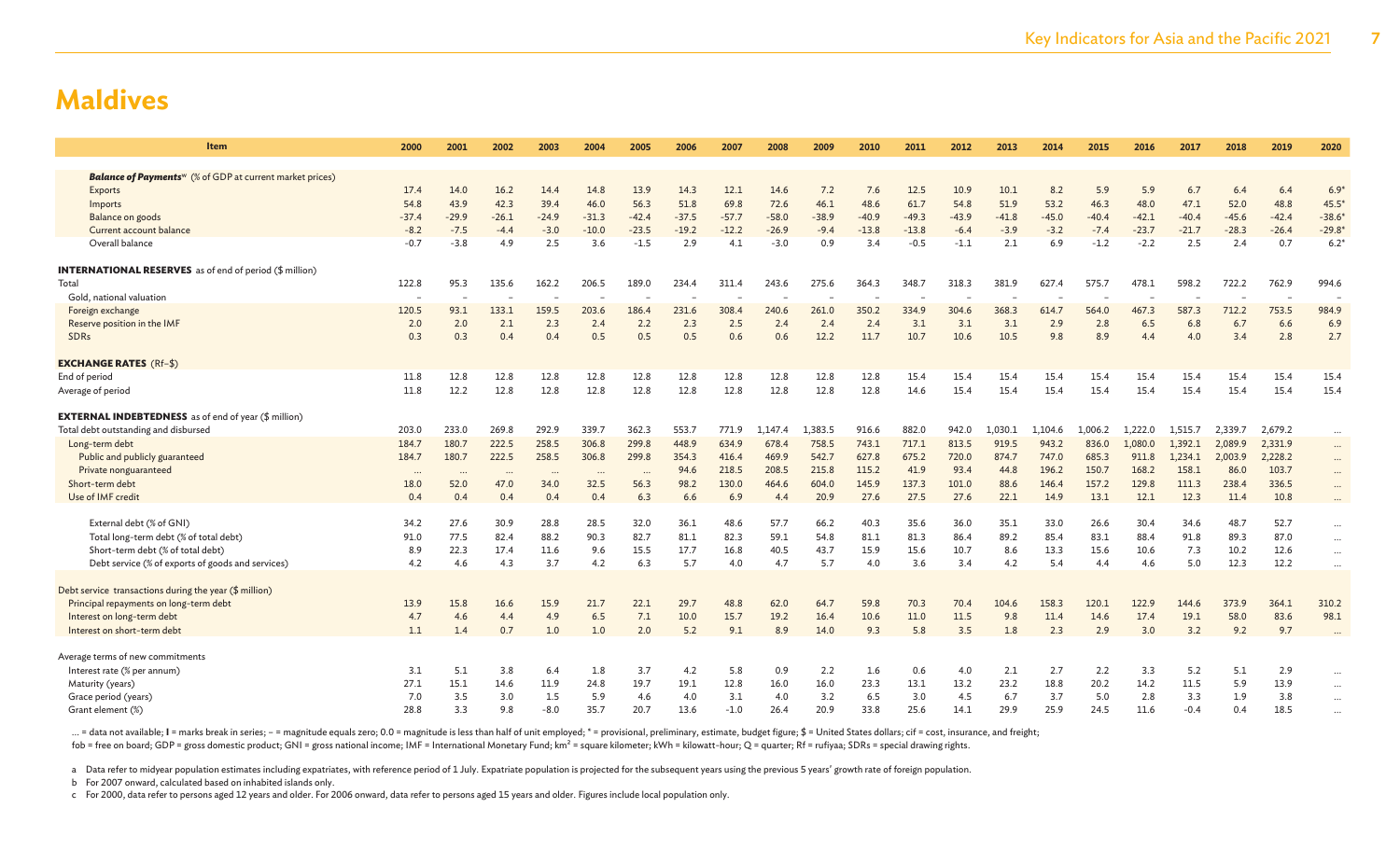- d For 2000 and 2007, includes information and communication.
- e For 2000 and 2007, included in transportation and storage.
- f Includes professional, scientific, and technical activities; administrative and support service activities; public administration and defense; compulsory social security; education; human health and social work activities; arts, entertainment, and recreation; other service activities; activities of households as employers; undifferentiated goods- and services-producing activities of households for own use; and activities of extraterritorial For 2010, also includes electricity, gas, steam, and air-conditioning supply; water supply; sewerage, waste management, and remediation activities; construction; wholesale and retail trade; repair of motor vehicles and mot accommodation and food service activities; transportation and storage; information and communication; financial and insurance activities; and real estate activities.
- g The definition of unemployment used in the 2006 census includes individuals who were not working during the census reference period for two reasons: unable to find a suitable employment opportunity; and lack of employmen though the individuals were not seeking employment and/or available for work. For comparability, and in accordance with the International Labour Organization's revised definition, unemployment rates for the 2006 census hav to include only those who were seeking employment and/or were available for work. This modification results in lower unemployment rates for 2006 onward.
- h For 2000 and 2003 onward, data are at market prices. For 2001-2002, data are at basic prices. Due to ongoing improvements in the estimates of the national accounts, some data are unavailable.
- i Refers to tourism.
- For 2001–2002, included in other service activities.
- k For 2001–2002, includes tourism, entertainment, and recreation. For 2003 onward, includes entertainment and recreation.
- l For 2000–2002, includes information and communication.
- m For 2000–2002, included in transportation and storage.
- n For 2001 onward, data refer to per capita GDP of population including expatriates.
- o Electricity consumption is stated only for the capital city, Malé.
- p Prior to 2012, national and capital city consumer price indexes have the same values because the series for Maldives was linked to a previously published series for Malé. From June 2012 onward, national and capital city
- q For 2019 onward, the consumer price index follows the Department of Economic and Social Affairs of the United Nations Secretariat's Classification of Individual Consumption According to Purpose 2018.
- r Refers to food (including fish) and nonalcoholic beverages. Prior to 2004, also includes tobacco and narcotics.
- s Refers to tobacco and narcotics. Prior to 2004, included in food and nonalcoholic beverages.
- t For 2000–2002, the updated implicit GDP deflators were not provided for the rebased GDP series and were derived using updated data for GDP at current and previous year's market prices.
- u For 2011 onward, GDP at current prices includes some product taxes that were not included in the calculation of GDP at constant prices, hence, the implicit GDP deflators may be overestimated.
- v In this context, the term "broad money liabilities" refers to Money Supply (M2).
- w For 2020, GDP estimates used are projections available as of 15 March 2021, forecasted by the Government of Maldives' Ministry of Finance.
- x Percentages shown are midrange values.
- y Refers to time deposits of 3–6 months (local currency). For 2000–2009, figures represent an average of the minimum and maximum rate. For 2010 onward, figures represent a weighted average.
- z Refers to time deposits of 6 months to 1 year (local currency). For 2000–2009, figures represent an average of the minimum and maximum rate. For 2010 onward, figures represent a weighted average.
- aa Refers to private sector loans and advances interest rate (local currency). For 2000-2009, figures represent an average of the minimum and maximum rate. For 2010 onward, figures represent a weighted average.
- ab For 2013 onward, calculated excluding net lending.
- ac Prior to 2017, follows the IMF's Government Finance Statistics Manual 1986. For 2017 onward, follows the IMF's Government Finance Statistics Manual 2014.
- ad Prior to 2012, refers to total expenditure. For 2012 onward, refers to total budget.
- ae For 2011 onward, data are based on the IMF's Balance of Payments and International Investment Position Manual (sixth edition), and on information provided by the Maldives Monetary Authority.
- The methodology and assumptions have been revised as part of the efforts to improve the coverage of the balance-of-payments statistics, hence, data prior to 2011 are not comparable with data for 2011 onward. af For 2016 onward, capital grants are included in the secondary income account, since total grants are not segregated.

#### **Sources:**

| Population               | Government of Maldives, National Bureau of Statistics (NBS). Official communication, 16 March 2021; past communication.                                     |
|--------------------------|-------------------------------------------------------------------------------------------------------------------------------------------------------------|
| Population density       | For 2000–2019: NBS. Official communication, 9 May 2020; past communication.<br>For 2020: Asian Development Bank (ADB) estimates based on data from the NBS. |
| Urban population         | United Nations. World Urbanization Prospects: The 2018 Revision, Online Edition. https://population.un.org/wup/Download/ (accessed 29 June 2021).           |
| Labor Force              | NBS. Official communication, 16 March 2021; past communication.                                                                                             |
| Other service activities | For 2000–2009 and 2011–2020: NBS. Official communication, 16 March 2021; past communication.<br>For 2010: ADB estimates based on data from the NBS.         |
| <b>National Accounts</b> | NBS. Official communication, 16 March 2021; past communication.                                                                                             |